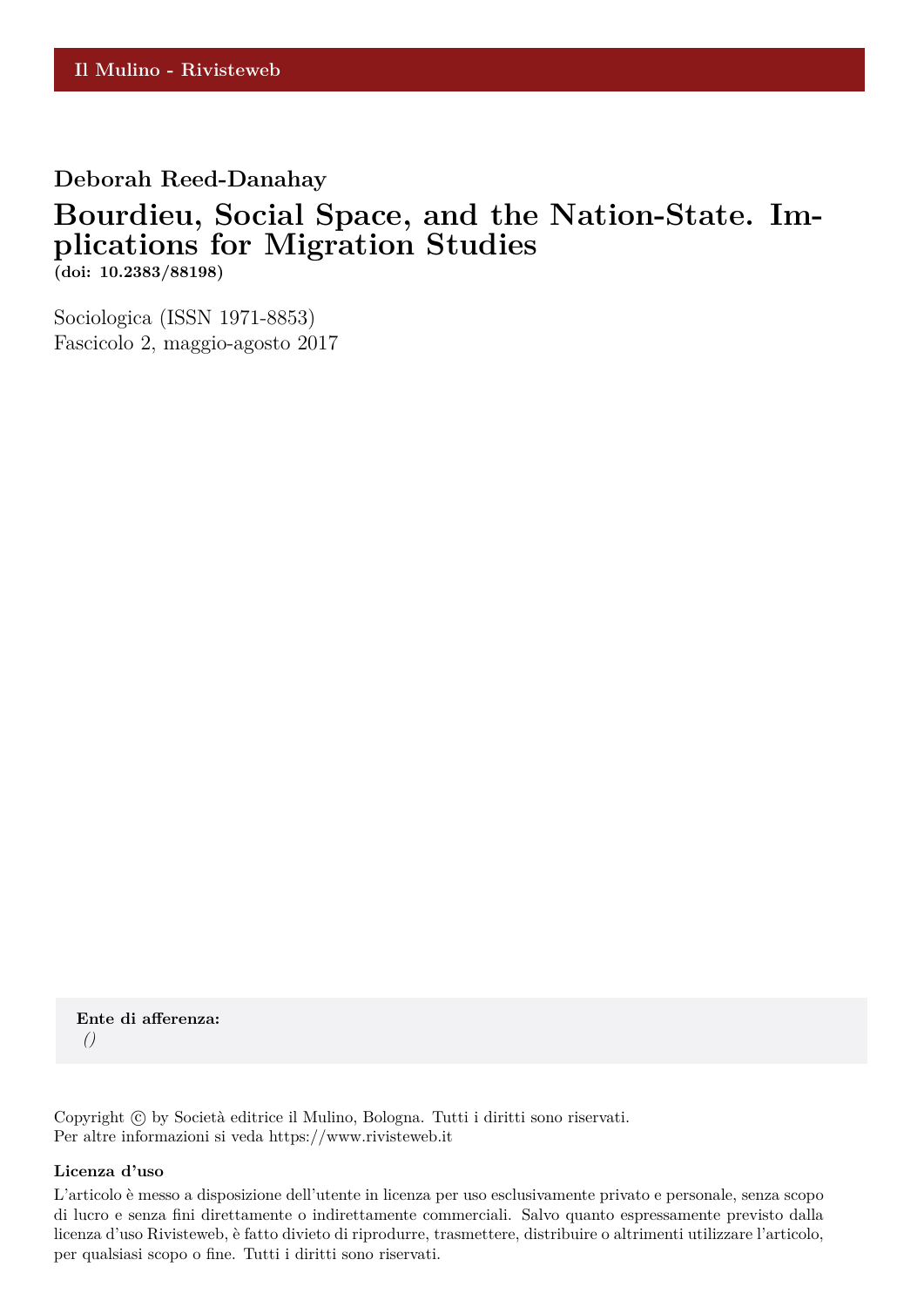Symposium / Space, Interaction and Communication, edited by Barbara Grüning and René Tuma

# **Bourdieu, Social Space, and the Nation-State**

# Implications for Migration Studies

*by* Deborah Reed-Danahay

doi: 10.2383/88198

#### **1. Introduction**

Pierre Bourdieu used the lens of social space to study the ways in which groups form and take shape in society, and to explore metaphors of social distance and proximity that are connected to processes of inequality and social domination. In order to better understand migrant belongings [Fortier 2000] and emplacements [Korac 2009], it is useful to take into consideration migrant "positionings" in social space, adapting the work of Pierre Bourdieu to the study of contemporary migration. In this article, I explore the ways in which Bourdieu's concept of social space can be relevant to studies of migration, with a particular focus on the question of how we might better understand movements across social space, and also the permeability of the nation as social space – its thresholds and limits. Drawing upon Bourdieu's insights on social space and the positionings of habitus, I suggest that a focus on national space does not need to imply a bounded view of people and territory.

In order to explore the relevance of Bourdieu's approach to social space for studies of migration, I will focus on two key moments in his work that help trace the development of this concept: the early ethnography from the 1960s in rural France – in particular, his essay on bachelors [1962] where he first introduced ideas of social proximity and distance; and later work on the State – in particular, his published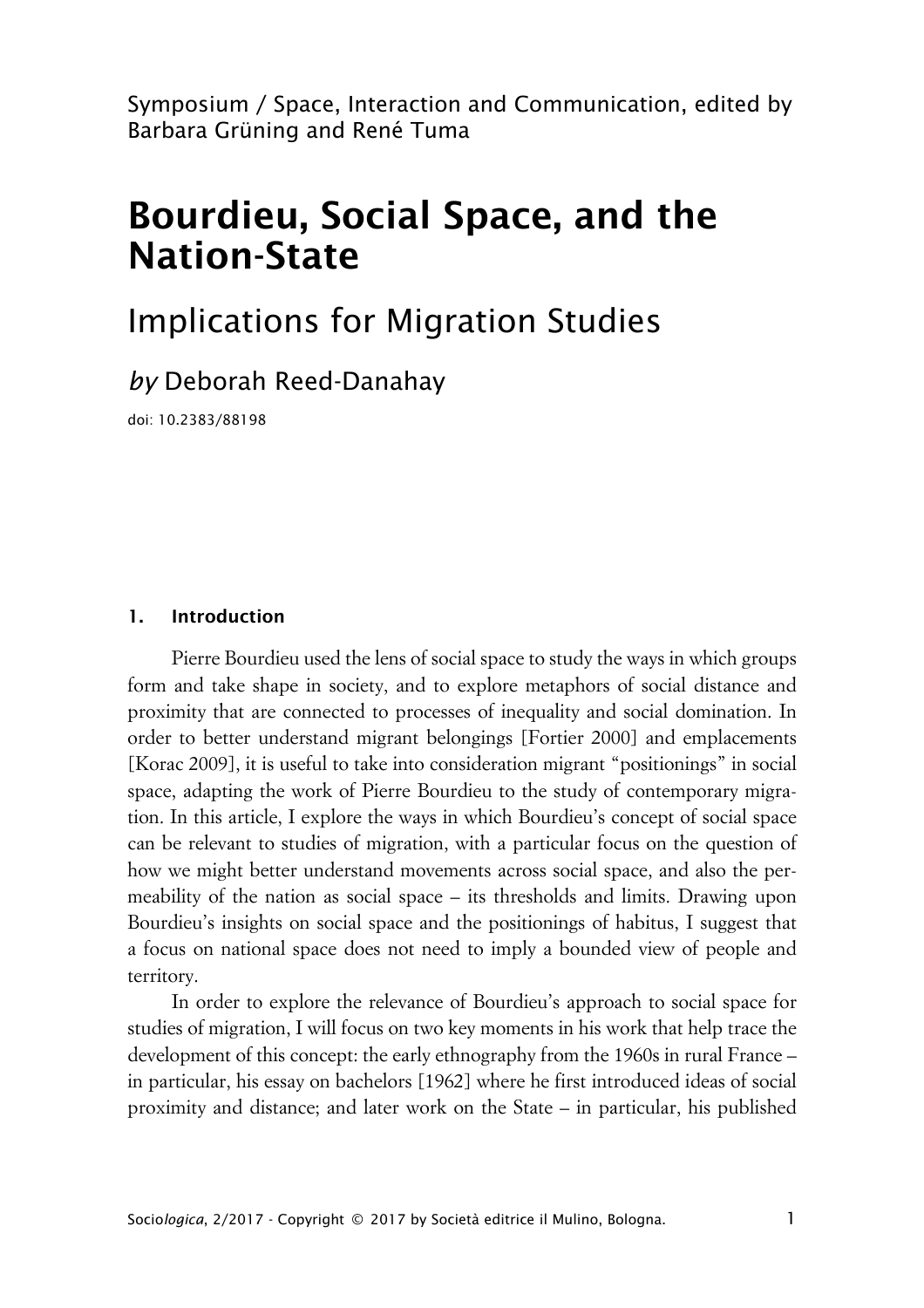lectures from the Collège de France [2014 (2012)]<sup>1</sup> on this topic, that explain the role of the state in shaping national ideas about social affinities and social distances that underlie social hierarchies. Below, I will briefly introduce Bourdieu's concept of social space, before turning to his work on habitus and the matrimonial area in rural France and then moving on to his lectures on the State. In a final section, I will identify those features of Bourdieu's understanding of the relationship between the social and territorial space of the nation that have potential applications in migration studies.

#### **2. Bourdieu and Spatiality: Overview**

I agree with Charles Lemert [2006, 231] that social space is Bourdieu's "second most inventive concept" after that of habitus. However, grasping what Bourdieu means by social space, a concept that he was less explicit in defining than he was with habitus or field, requires a broad view of the ways he approached spatiality and its relationship to sociality. Bourdieu's concept of social space has significance for contemporary approaches to migration because it regards emplacement or displacement in national social space not primarily in terms of the territorial boundaries of the nation-state but, rather, in terms of commonsense ideas about the world and various people's place in it that are fostered by the state and its institutions (especially education).

Even though social space is such a central concept in his work, Bourdieu's relevance for the "spatial turn," an influential trend in the social sciences and humanities since the late 1980s that interrogates the relationship between power and spatial organization is, however, rarely acknowledged.<sup>2</sup> Few who cite the work of figures such as Henri Lefebvre, David Harvey, or Michel de Certeau recognize Bourdieu's potential contributions to spatial studies [e.g., Tally 2013; Warf and Arias 2009; Zieleniec 2007]. The neglect of Bourdieu's contributions to understandings of spatiality has also been evident in work on transnational social space [e.g. Faist and Özveron 2004; Crang and Thrift 2000]. For example, Pries' statement that Bourdieu's concept of social space was primarily a spatial metaphor and not "an explicit concept of the relations between social and geographic space" [2001] can only be understood as based on a very narrow reading of Bourdieu's work. Bourdieu's main significance for spatial studies is that he developed a conceptual framework for connecting social

<sup>1</sup> In this article, when I cite the English translations of Bourdieu's works, I will also indicate the original date of the French publication in brackets because the chronology of his original publications is important to keep in mind.

<sup>2</sup> Several key texts that bear mentioning include Soja [1989 and 2001], Harvey [1989], Lefebvre [1991(1974)], Massey [1994], Gupta and Ferguson [1997], and Low and Lawrence [2002].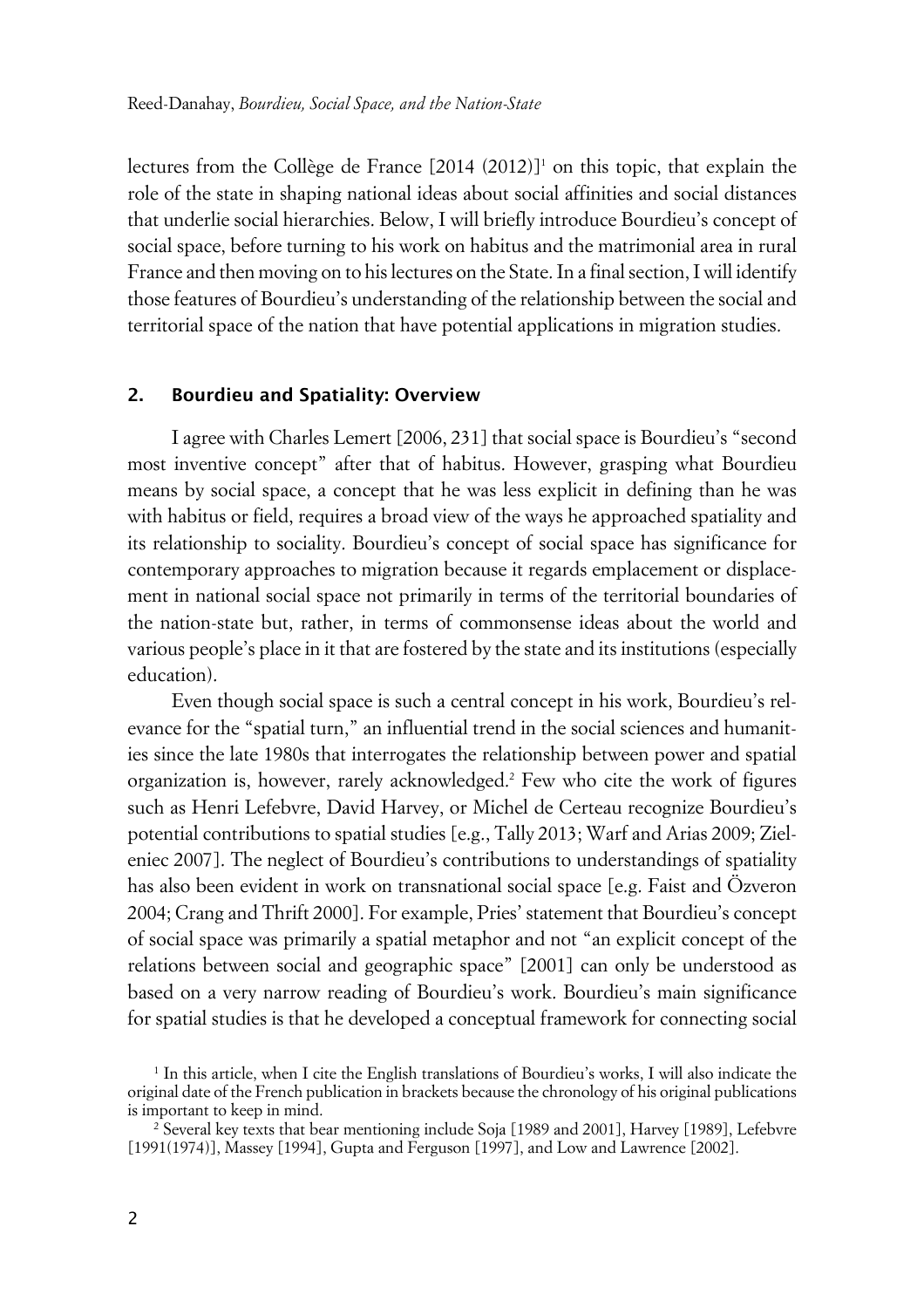practices and modes of sociality with physical space. He adopted a more symbolic approach to understandings of the relationship between physical space and social space than did writers such as Henri Lefebvre [1991 (1974) and 2009], who was focused more on the materiality of space.<sup>3</sup>

The phrase "social space," which can be traced back to Durkheim, appears frequently in recent scholarship, although, as I have previously shown [Reed-Danahay 2015a], the meanings and uses of "social space" are quite varied – especially regarding the degree to which emphasis is placed either on the material and built environment or on issues of social distance or proximity.<sup>4</sup> Often lost in partial readings of Bourdieu is that he understood social space not as the physical space where social interactions take place but, rather, in terms of a structure of symbolic classifications that is expressed by positionings of and relationships between habituses in physical or geographical space. Bourdieu wrote that even though we can only understand the structure of social space by observing interactions, it must be kept in mind that "structures are not reducible to interactions between two people talking. There is far more going on than meets the eye" [2014 (2012), 111-112].

In his approach to the nation-state, Bourdieu was more interested in its symbolic and cognitive aspects – the commonsense knowledge that classified people, places, and things – than he was in its physical boundaries and physical divisions within it. This raises the question of territorial boundaries and of how Bourdieu's approach to the nation-state as a social space both draws upon earlier approaches and complements those of his contemporaries. Earlier approaches to social space in sociology and anthropology dealt primarily with small-scale societies, with a focus on the ways that spatial organization is a reflection of social structures. Bourdieu was influenced by the structuralist perspectives of Lévi-Strauss as well as by the more interactionist perspectives of theorists such Simmel [1950], Goffman [1963], and Halbwachs [1950], who wrote about social proximity and distance among social actors or groups of people in social space.

Lévi-Strauss [1963] outlined an approach to social space in traditional societies that linked social space and social time to perceptions of time and space. These perceptions were products of the social phenomena (underlying structures) that, as he phrased it, "furnished" them. According to Lévi-Strauss, there is a relationship between social structure (as "surface structure") and "spatial structure," but these are not identical. In clarifying this point, he wrote that:

 $^{\rm 3}$  A thorough discussion of Bourdieu's concept of social space and its relationship to other theorists is outside of the scope of this article, and part of a larger work in which I am engaged.

<sup>4</sup> See also Claval [1984], Simonsen [1996], Marchetti [2011], and Susen [2014] for overviews of approaches to "social space." Of these, only Susen mentions Bourdieu, but very briefly.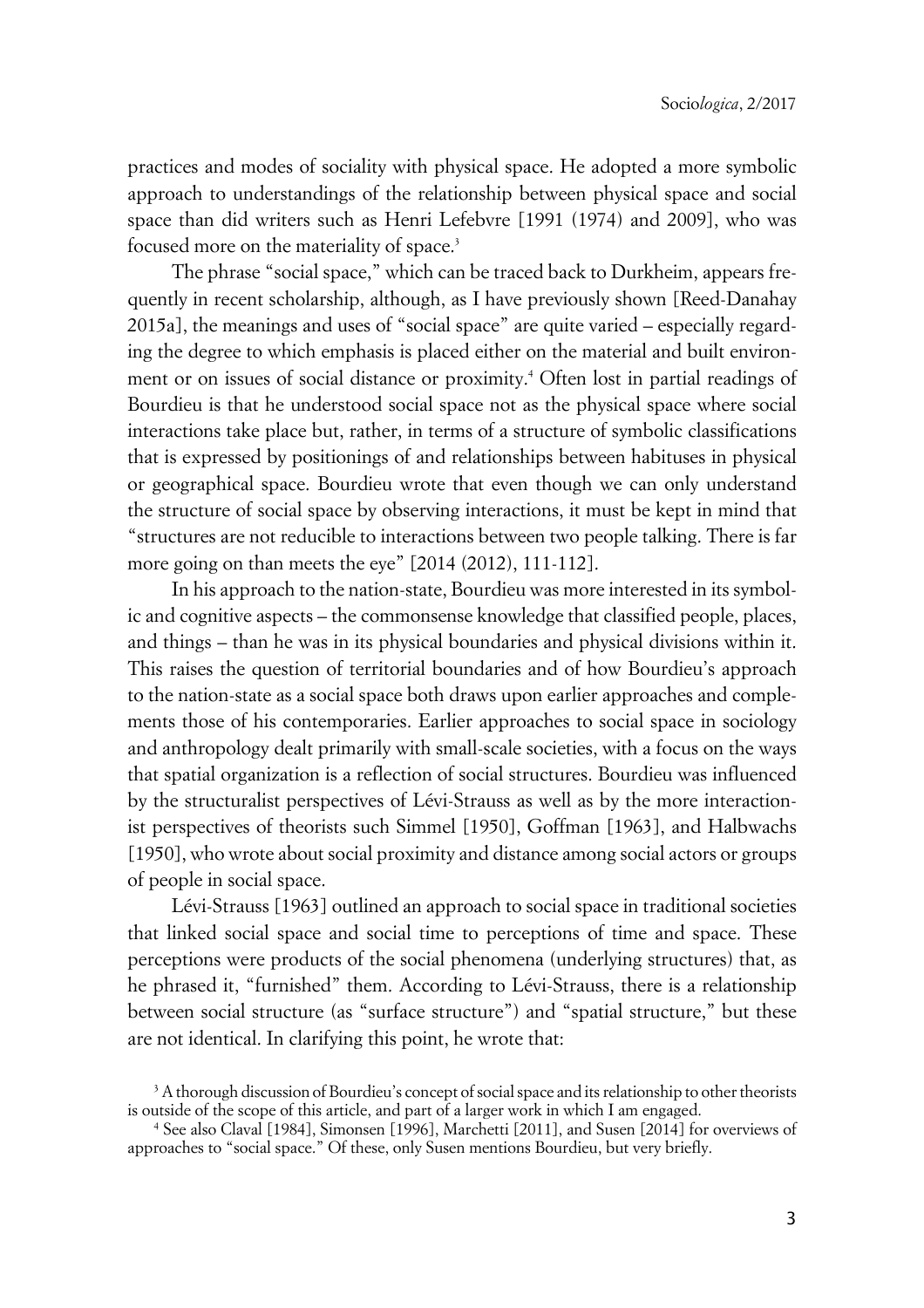A large number of native societies have consciously chosen to project into space a schema of their institutions […] Study of these spatial phenomena permits us to grasp the natives' own conception of their social structure; and, through our examinations of the gaps and contradictions, the real structure, which is often very different from the natives' conception, becomes accessible [1963, 332].

Lévi-Strauss viewed social groups as "cultural units" and as communication structures. The borders of these units were the thresholds to their social space – the limit where rates and forms of communication weaken. Bourdieu retained some influences of this structural approach in his work, in that he viewed social space as a structure underlying the surface of social interaction. However, he was more interested in seeing the interrelationships between these two aspects of social life than was Lévi-Strauss, who did not adopt the idea that social practices shape social structure, which was at the heart of Bourdieu's theory of practice [see Bourdieu 1972].

Bourdieu was also influenced by the work of Simmel, who described the figure of "the stranger" [Simmel and Wolff 1950, 402-408] as:

fixed within a particular spatial group, or within a group whose boundaries are similar to spatial boundaries. But his position in this group is determined, essentially, by the fact that he has not belonged to it from the beginning, that he imports qualities into it, which do not and cannot stem from the group itself [Simmel and Wolff 1950, 402].

Simmel addressed issues of "nearness" and "remoteness" that are part of social space more so than physical space, noting that the stranger is near but socially remote. Goffman, who is frequently cited by Bourdieu, developed the concept of "territories of the self" [Goffman 1971] and "regions" [Goffman 1959] as a way to explore an individual's social space and its contours and limits. Rather than take a group as a unit for analysis, Goffman defined region as "any place that is bounded to some degree by barriers of perception" [*Ibidem*, 106]. He also questioned claims made about the boundaries of territories, distinguishing between a "fixed" territory such as a house, and "situational" territory such as a park bench [*Ibidem*, 29]. A third influence on Bourdieu that I will mention here is Halbwachs, who described the role of spatial surroundings in collective memory. In the chapter on "Space and Collective Memory" in his book *On Collective Memory*, Halbwachs [1950] argued that groups produced and existed in "spatial frameworks" so that place and group were linked, and groups can only be remembered and imagined in their physical settings. Bourdieu's understanding of social space draws from the ideas of Simmel regarding the ways in which those close in physical space can be distant in social space, from the ideas of Goffman regarding the individual and their sense of place, and from Halbwachs regarding the emotional component of group affinity being linked to physical surroundings.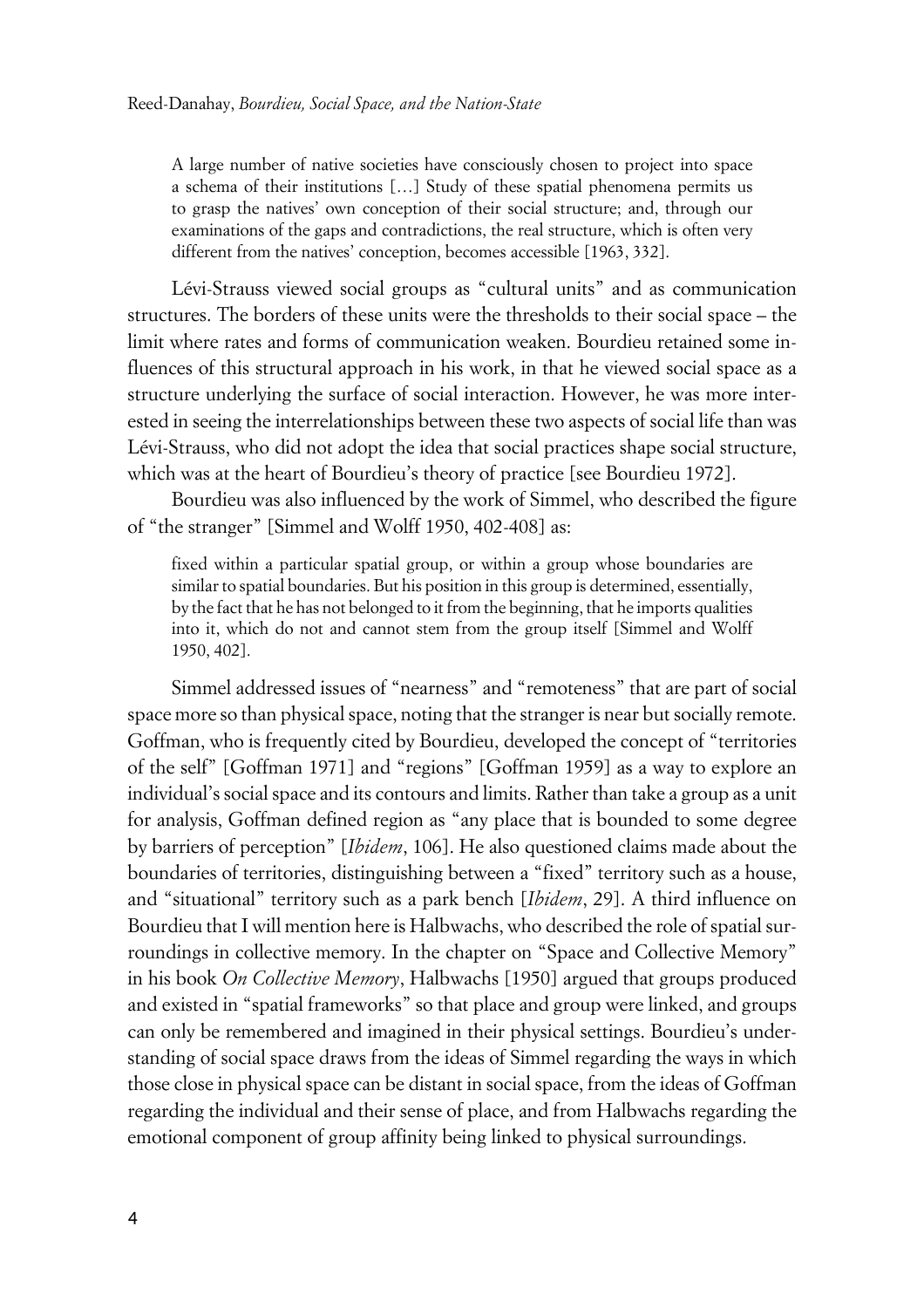Although he was not the only person to use the concept of social space, among Bourdieu's contemporaries, this term is most often associated with Henri Lefebvre,<sup>5</sup> and I will now turn to a brief discussion his work in relationship to Bourdieu. Although both Bourdieu and Lefebvre used the phrase social space, and there are many affinities between their approaches, there are also significant differences. Both scholars investigated the ways in which distance and proximity to power could occur in both social and physical space. Lefebvre viewed physical, mental, and social space as domains that cannot be seen to neatly overlap [1991 (1974), 11], and argued [*Ibidem*, 38-39] that space in capitalist societies includes social practice (linked to particular societies and economic structures); representations of space (that associated with planners and architects who create the dominant physical spaces in society); and representational spaces (space as lived and understood through symbols and images by users who are primarily those of the dominated classes in society). Lefebvre was also interested in structural relationships (by which he meant, in the Marxist sense, relations of production) that generate social space. Lefebvre placed more emphasis on the physical and material aspects of social space than did Bourdieu. Bourdieu, like Lefebvre, saw social space in terms of a system of relations, but not so much as relations of production (as did Lefebvre), than as relations of power based on different forms of capital (economic, cultural, social, and symbolic).

The main difference between Bourdieu's and Lefebvre's understandings of the relationship between the state and space is that between a more symbolic or cultural and a more materialist approach, although we must recognize that both scholars attempted to incorporate the two perspectives. Just as Bourdieu sought to broaden Weber's argument that the state held the monopoly on force within its territory by adding the concept of symbolic violence, he saw the state as influencing our perceptions of and ways of classifying the social world (doxa) which, in turn, affect our understandings of the material world and our actions upon it. This expanded the view of the state as a territorial unit by looking at the ways of thinking about the world that are shaped by the state. Lefebvre, who coined the term "state space" was primarily interested in the ways in which the state administered physical space and articulated its power through spatial organization [Brenner and Elden 2009, 353]. When Bourdieu used the phrase "state space" he meant the social space of the nation,

<sup>5</sup> The relationship between the ideas of Lefebvre and Bourdieu is a topic that needs further elaboration, although it is outside of the scope of this paper to do so here. The two figures were born a generation apart, with Lefebvre born in 1901 and Bourdieu in 1930, but Lefebvre's most influential writings appeared after the 1970s. Significantly, Lefebvre is not of one of the academics mentioned in Bourdieu's *Homo Academicus* [1988 (1984)], even though he was quite active in the events of May 1968. Pierce and Martin [2015, 6] claim that Lefebvre was influenced by Bourdieu in the development of his concept of social space, even though he never cited his work.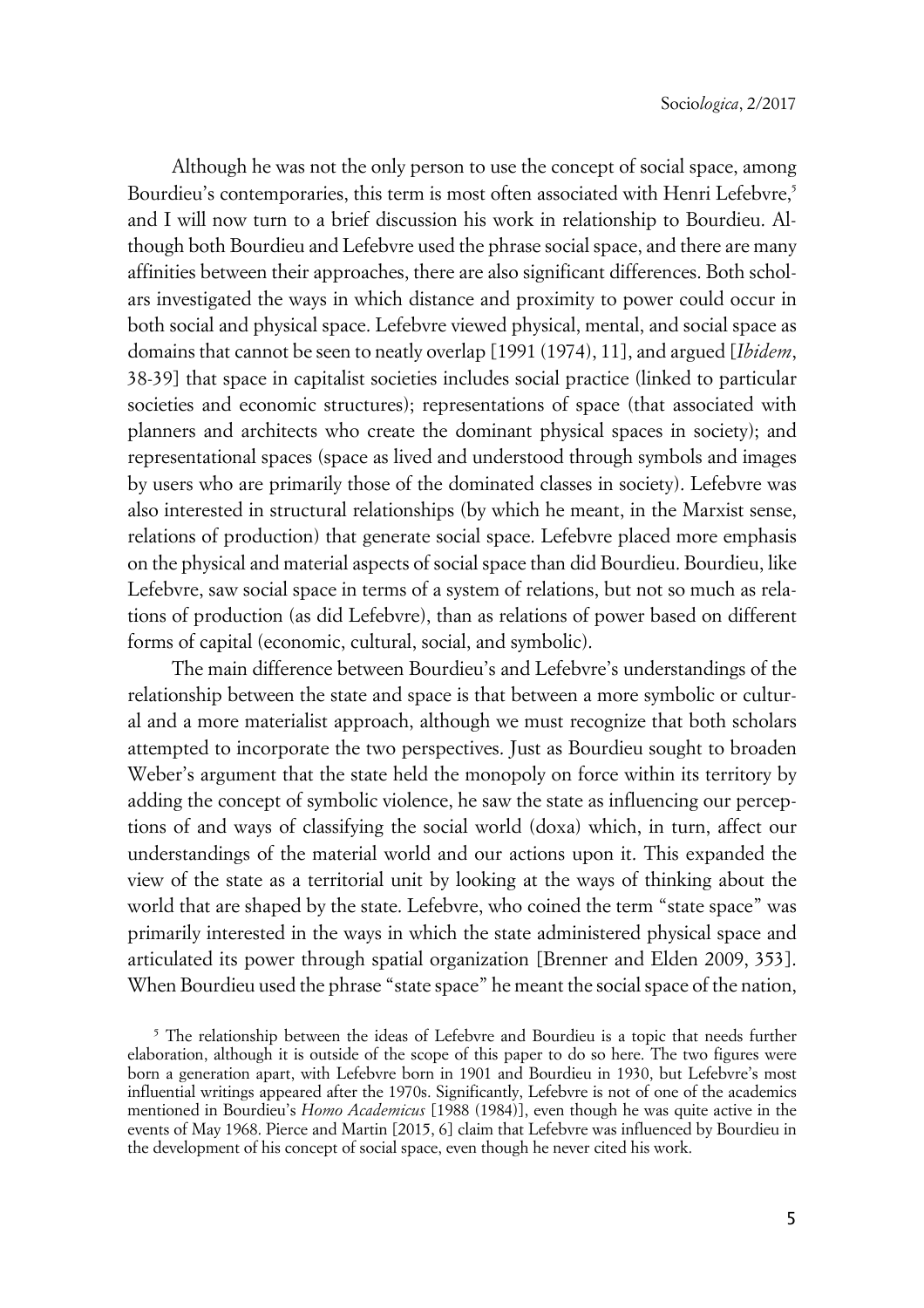the commonsense understandings that have been instilled by state institutions such as the school. For Lefebvre, it was the physical territory of the state and its divisions.

Key to Bourdieu's concept of social space is the habitus. The two ideas cannot be separated if one wants to understand either of them. This is the primary contribution of Bourdieu's approach, in that he understood social actors as embodied habituses and interrogated the articulation between habitus and social space – between the individual, the social, and the spatial. For Bourdieu, a person is an habitus and each habitus is positioned differently in social space and in physical space. Our embodied habitus informs our everyday, common sense understandings of our social world and how to behave within it, as well as our aspirations (that is, our understandings of what is possible).

The primary habitus is acquired through informal mechanisms of socialization from early childhood and onwards, and is linked to the particular positioning of the child's family both geographically and socially within the broader social space. Habituses, which share affinities with those who grew up in a similar milieu, have orientations, dispositions, and aspirations that have differing amounts of value within social space. Bourdieu referred to these values as forms of capital – not only economic but also cultural, symbolic, and social. His intent was to show that the economic resources of a person are not the primary way in which they gain a particular status or position in social space. Those in dominant positions in society often mask the influence of their economic resources through the use of more symbolic forms of capital (including educational credentials) and social capital (social connections).

Social space is connected to physical space through the habitus as a body, which is in a "place" both physically and socially. For Bourdieu, the habitus feels "at home" and at ease if there is harmony between the criteria for social hierarchy in the social space where they are positioned and the understandings of that by the habitus. Bourdieu explained the relationship between physical and social space thus:

Human beings are at once biological beings and social agents who are constituted as such in and through their relation to a social space. As biologically individuated bodies, they are – like things – situated in a locus […] where they occupy a place [1996a, 11].

Bourdieu's theory of practice aimed to bridge what he viewed as a false dichotomy between the structure of social space and social practices, by proposing a continual process of mutual shaping between the two, with habitus as central. Bourdieu wrote in his book *Pascalian Meditations* that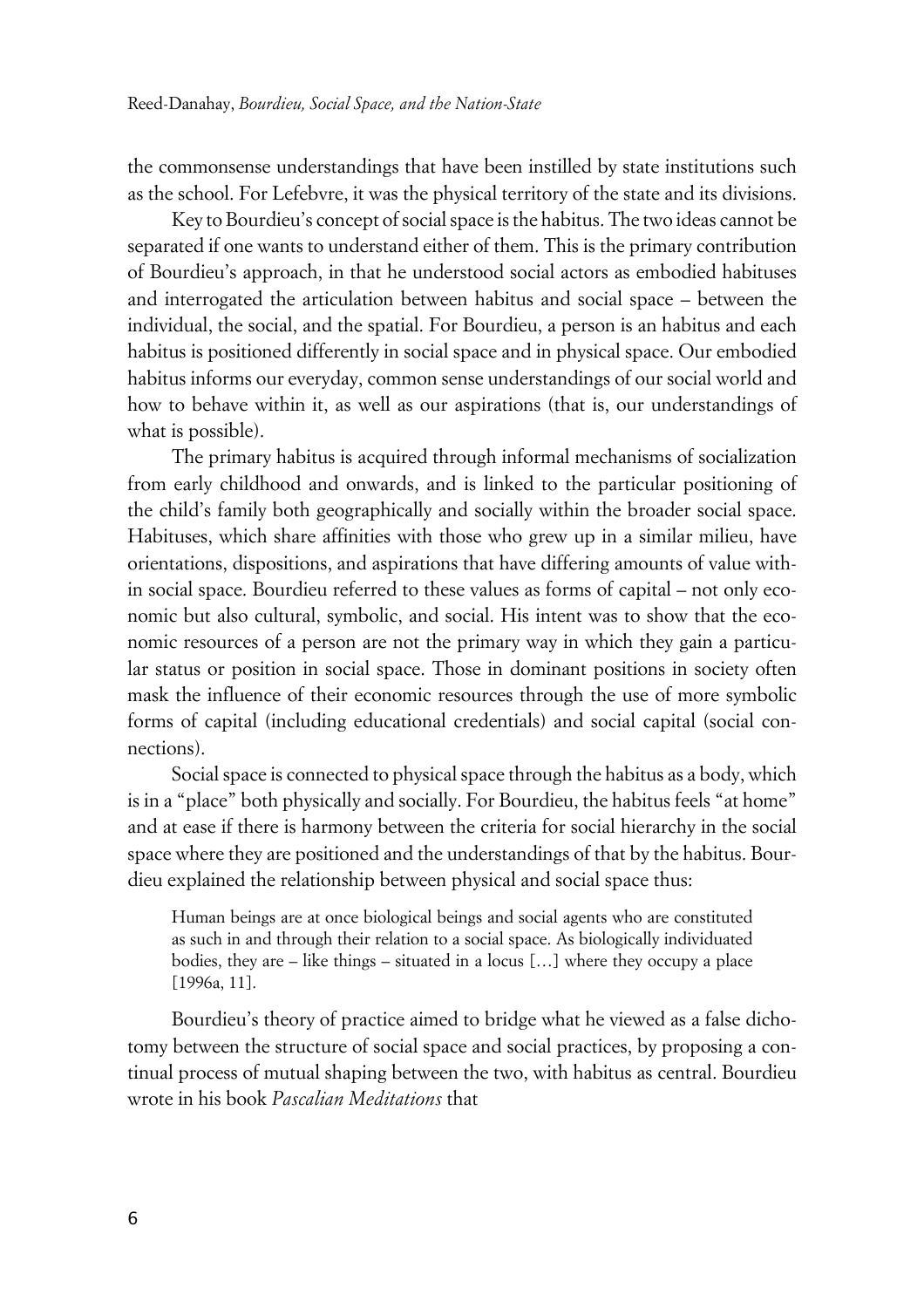the structures of the social space […] shape bodies by inculcating in them, through the conditionings associated with a position in that space, the cognitive structures that these conditionings apply to them [2000 (1997), 183].

For Bourdieu, the habitus is a position within social space and is comprehended only through an analysis of its position and positionings, as well as its trajectory over time, within social space. The concept of "point of view" was used by Bourdieu to describe understandings of social reality, which will vary according to habitus. Those who are dominant are generally more effective than others in imposing their point of view as the most legitimate one. Bourdieu viewed social space as "the relatively stable site of the co-existence of points of view" [*Ibidem*, 183], and an "invisible reality that can neither be shown nor handled, and which organizes agents' practices and representations" [1991, 635].

Physical and social space as closely related, in that "social space tends to be translated, with more or less distortion, into physical space, in the form of a certain arrangement of agents and properties," and Bourdieu argued that physical space is "reified social space" [2000 (1997), 134]. Those distant in social space will often, although not always, be distant in inhabited or physical space. Modes of appropriating or consuming physical space can be displays of power. With these insights, Bourdieu shows that struggles for dominance in social space can be connected to strategies for occupying physical space. Bourdieu noted that

the locus and the place occupied by an agent in appropriated social space are excellent indicators of his or her position in social space [Bourdieu 1996a, 11].

More so than Bourdieu's concept of field, social space expresses articulations between physical space, embodied habitus, and sociality. Social space is a broader concept than field and it is only by understanding how the habitus is generated through its position in social space that one can grasp how it operates in and constitutes a field. Bourdieu described a field as a

field of forces, whose necessity is imposed on agents who are engaged in it, and a field of struggles within which agents confront each other, with differentiated means and ends according to their position in the structure of the field of forces, thus contributing to conserving or transforming its structure [1998, 32].

Like the concept of social space, field is one that employs a spatial metaphor, and it draws from physics as much as from the idea of the playing field. However, Bourdieu's uses of field do not articulate physical and social space in the same way as social space. The concept of field provided Bourdieu with a framework to explain the ways in which power and knowledge coalesce in particular realms of society (education, literature, journalism) that are relatively autonomous "fields." Although Bour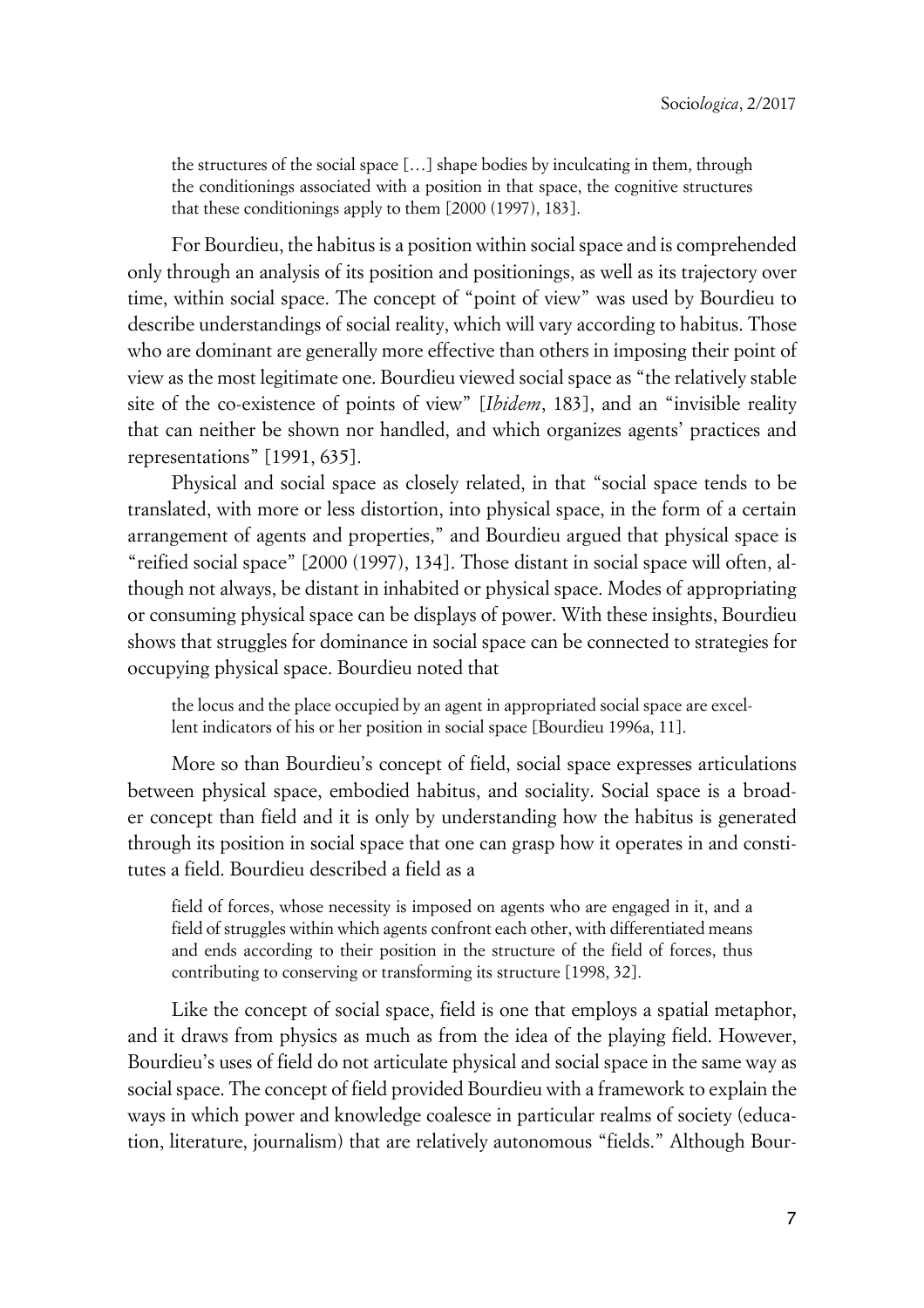dieu occasionally seemed to use the concepts of field and social space interchangeably, the field is a region in wider social space [Bourdieu 1985]. Habitus is a position in social space, but individuals participate in multiple fields in which the value of the different forms of capital they possess will vary and in which they attempt to maintain or enhance their position in social space.

### **3. The Peasant Habitus and Social Space**

In order to understand Bourdieu's understanding of social space as a concept that links physical and social space, it is instructive to turn to his ethnographic work in rural France [1962],' where he first began to develop his theory of habitus. Bourdieu effectively conveyed the idea of embodied habitus as location in both physical space and social space through his now-classic analysis of rural bachelors at the Christmas dance in a French village in the region of Béarn. The social distance between them and the others in attendance was explained by Bourdieu as related to differences in *habitus*. In later publications, Bourdieu [1989, 17] cited Goffman's concept of "a sense of one's place" to describe the feeling of being out of place experienced by the bachelors at the dance. Although that study was based not on migration but on a changing social space for those who stayed in place, Bourdieu's focus on distance and proximity in both social and geographical space is a valuable one with which "to think" in the context of migration.

Bourdieu argued that what he called the "matrimonial area," a social and geographic space in which young people found spouses, had altered over the course of the Twentieth century. Geographic and social space had expanded to include more urban regions and also urbanization was influencing the villages in the township. As Bourdieu argued, the eldest sons of farming families who had been dominant in that social space were now relegated to a dominated position due to changes in the marriage market. Those who had no problem finding a wife before were now the bachelors. Bourdieu illustrated this in part through an ethnographic description of the village dance, in which physical proximity did not align with social proximity because the dance had become a space that made the exclusion and exile felt by a new category of peasant bachelors painfully visible.

In this analysis of bachelorhood and what he referred to as "the peasant condition," Bourdieu was interested in the ways in which social space had expanded, leav-

 $\rm ^6$  I have previously written about Bourdieu's early ethnographic work in both France and Algeria in Reed-Danahay [2004 and 2005]. The present analysis represents further consideration of the French material in relationship to the concept of social space.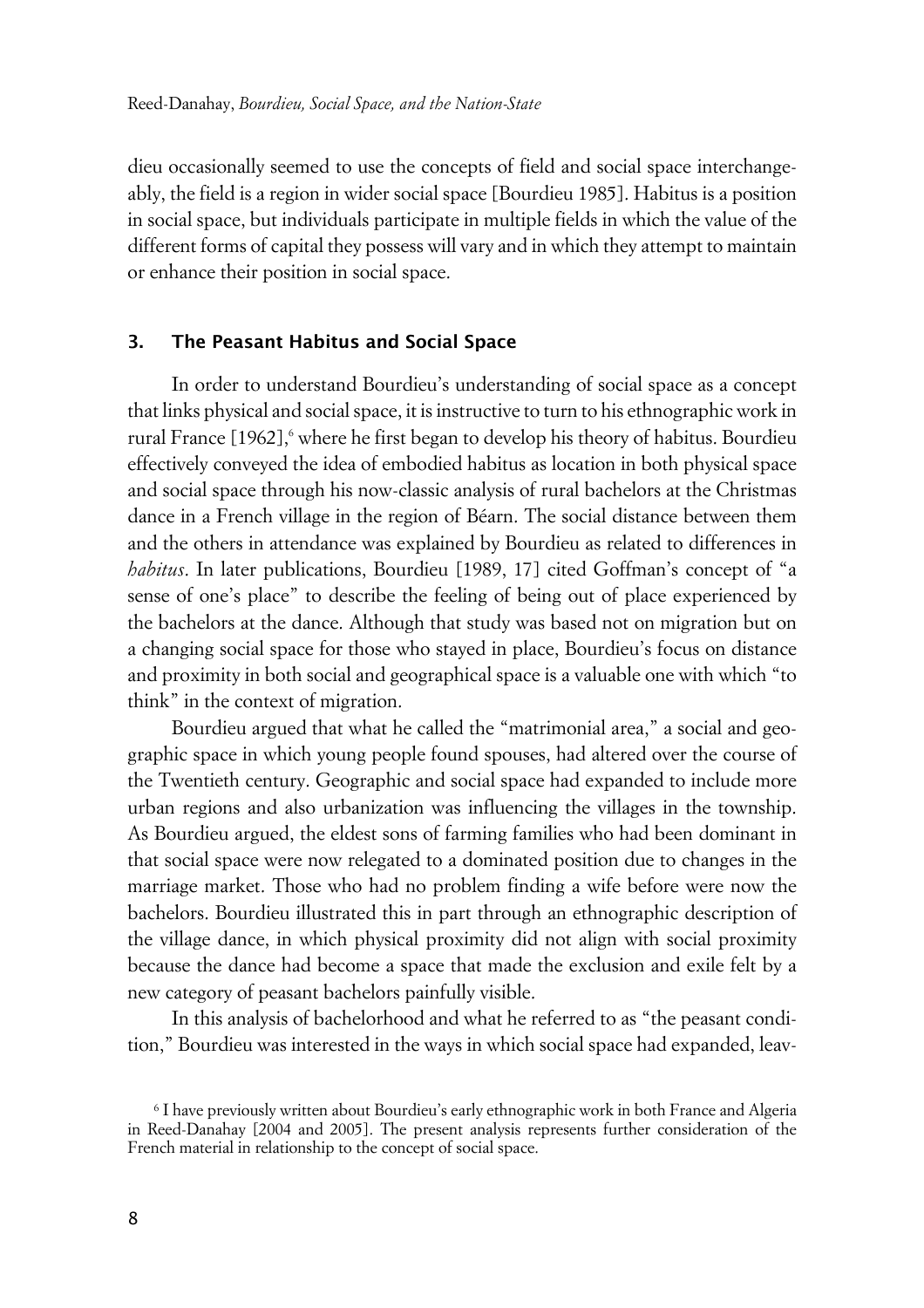ing the male peasant habitus both "out of place" and "out of time." Bourdieu focused on the increasing social marginalization of the eldest sons of farm households. Bourdieu was puzzled by nostalgic complaints among residents (particularly older males) that there was a marriage crisis in the township of Lesquire, in that farmers were having trouble finding wives. Because marriage records showed little change in the marriage rate for rural men since the late Nineteenth century, Bourdieu posited that this perception was based not on the statistical frequency of marriages but, rather, on the fact that the type of man who remained unmarried had changed. In the recent past, it had been the younger sons of farm families who most frequently remained unmarried, in a system of primogeniture, and this had been accepted as a necessary sacrifice for the good of the family. Now (circa 1960), the bachelor had increasingly come to be the eldest, rather than the younger, son.

Bourdieu argued that two related factors had led to this situation. First, a breakdown of patriarchal society and family socioeconomic relations had been accompanied by an ethos based more on free choice and individualism among younger generations (male and female) that was replacing one based on family obligations and traditional values. It was not only that rural girls had become more attracted to urban men (and this included younger sons who were more "urbanized" than their older brothers), they were now repulsed by farmers, especially those from the remote hamlets. Their tastes had changed as a result of urban influences and increased access to higher levels of public education, which led to the breakdown of traditional values. Foreshadowing *Distinction*, Bourdieu wrote that girls now held "the monopoly on the judgment of taste" [1962, 104; my translation].

Second, there was an enlargement of the geographic area within which people married each other. Therefore, the social distance between farm girls and farm boys was growing and geographic distance was widening as rural girls left to marry men living in towns and cities. Rural women, Bourdieu argued, could now more easily find husbands in areas outside of the township and, since they had come to prefer urban men, this explained the "extension of their matrimonial area." Men from the village were also experiencing a matrimonial area of greater geographic distance. For farmers in remote hamlets, however, the situation was quite different. Any enlargement of the matrimonial area for them was based on the difficulty, rather than ease, they faced in attracting a wife.

The influx of urban values had thus affected peasant youth differently according to their position within a household. Eldest sons, socialized into and subject to structural expectations based on the more "traditional" system, were both emotionally and structurally attached to the farm and family (the *maison*, the patrimony) and therefore, and their habitus was slow to change in the face of an expanding social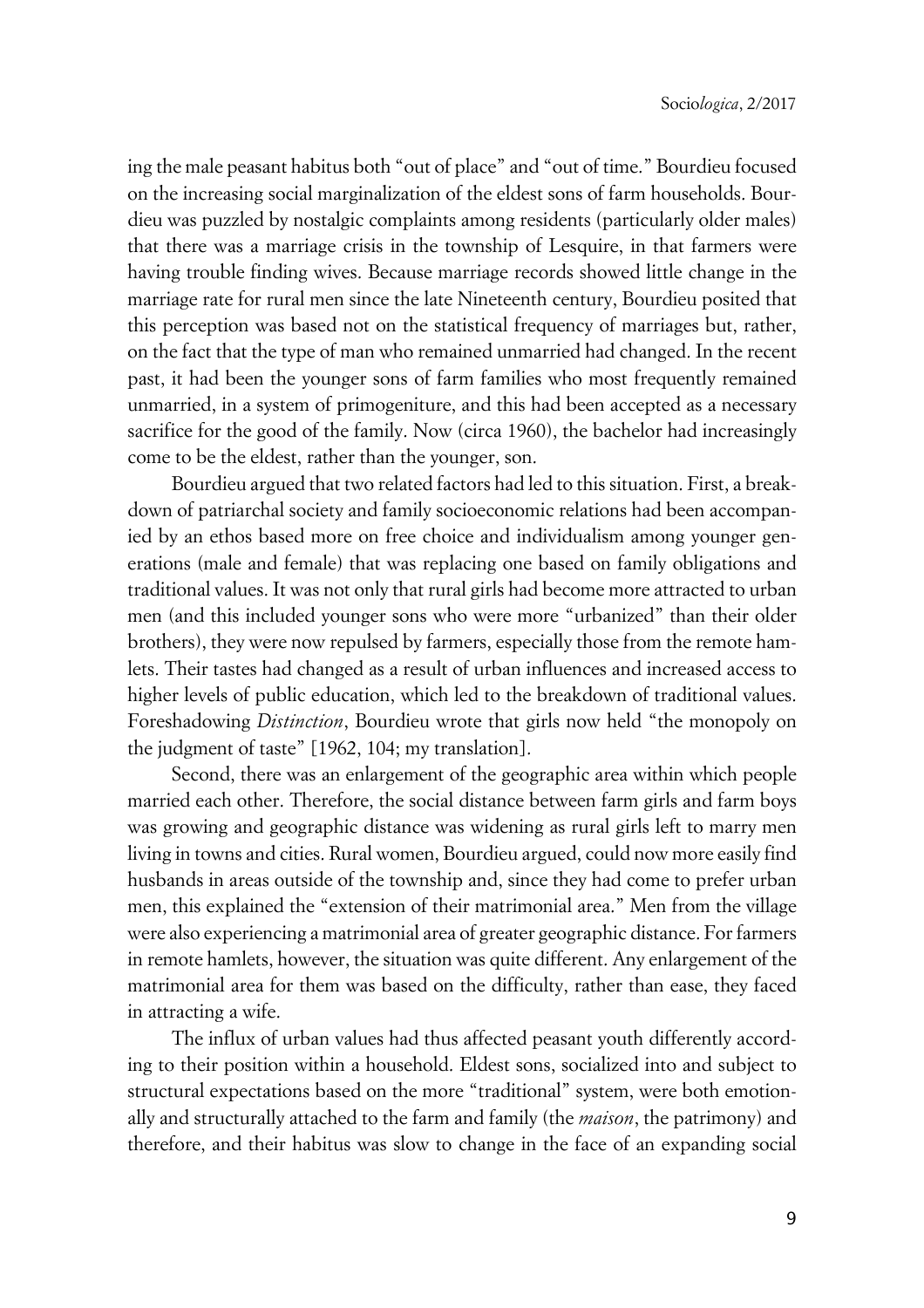space (constituting a new social hierarchy) related to urbanization. Consequently, the eldest sons no longer held positions of high status and were now the ones placed lowest and in the most dominated position.

Whereas social distance in the past had been based primarily on the "rank" of the different families (or *maisons*/houses), social distance was now based on geographic distance – that between the remote hamlet and the village, and between the township (which included the village and its surrounding hamlets) and the town or city. Bourdieu explained that

whereas, in the older society, bachelorhood was closely linked to the situation of the individual in the social hierarchy, itself the reflection of the distribution of landed property, it is now seen as linked above all, to distribution in *geographical space* [2008, 39; my emphasis with italics].

The shared physical space of the dance did not reflect social closeness. Rather, social distance was keenly visible. Bourdieu vividly described how the bachelor habitus is both positioned in social space at the dance and on display in the physical space of the dance. Whereas this dance had been a festive gathering in the past, through which the traditional marriage system operated to introduce young men and women (who normally had little contact with each other), now, Bourdieu observed, it had become a space of exclusion and exile for the peasant bachelors, the farm heirs from remote hamlets.

In the essay on rural bachelors, Bourdieu viewed social space as what he called "the matrimonial area" – the geographic and social space in which marriage partners were found. In the traditional system, the geographic and social space overlapped to a large extent. The social hierarchy was based around land and the family systems and groups whose livelihood depended upon it. This had changed with urbanization. Taking a region within France as his unit, Bourdieu showed that as the geographic space in which people found marriage partners expanded, the structure of the social space had altered. This example suggests that the geographic boundaries relevant to social relationships can shift – expanding or possibly even contracting (although his example shows the expansion of the matrimonial area). When the boundaries of social space are connected to a shared "commonsense" about the world and the value of different attributes (social, cultural, and material), rather than to physical borders, this leaves open the possibility that even the social space of the nation-state might not depend on the physical borders of state territory.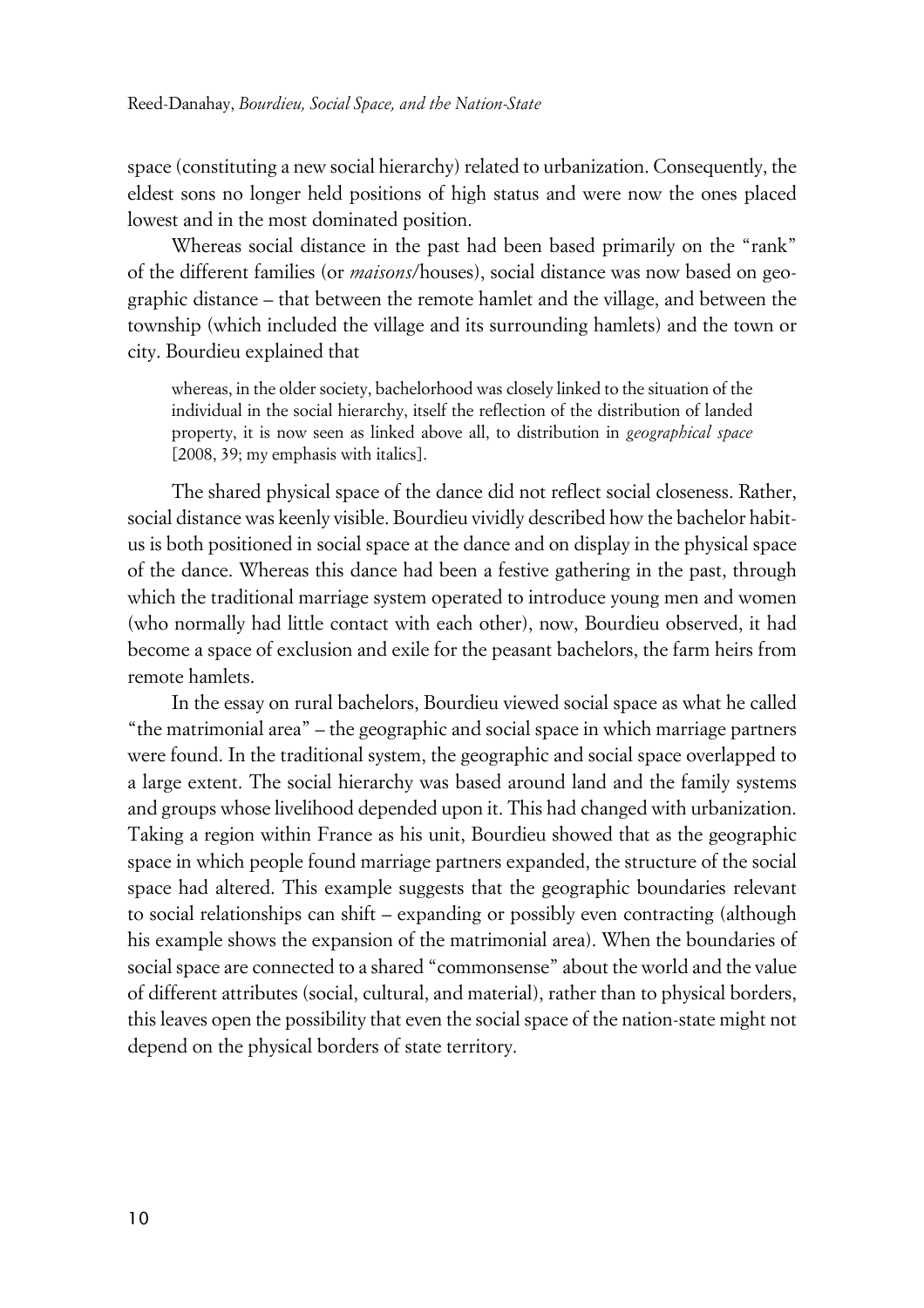### **4. The Nation and the State**

For Bourdieu, the social space of a nation, just as in the case of the village of Lesquire, entails a shared "common sense" – that is, a perception of the world, and a way of classifying the social order. In contrast to Lefebvre's concept of "state space," Bourdieu sees the social space of the nation-state as one primarily of ways of thinking ("state thought").<sup>7</sup> As he argued in *Pascalian Meditations* [2000 (1997), 98], this common sense view of the world is what permits people to agree to disagree ("agreement in disagreement"), so that they agree on the divisions and classifications of social life, but may interpret individual social actions differently depending upon their own position in social space. For example, Bourdieu notes, a behavior might be judged as "shameless" by some but "unpretentious" by others. National common sense is, according to Bourdieu, transmitted primarily through schooling. He wrote that the major role of educational institutions is to "construct the nation as a population endowed with the same categories and therefore the same commonsense" [*Ibidem*, 98]. This is why, he adds, being in another country provokes feelings of strangeness, not only due to language differences but to "discrepancies between the world as it presents itself at each moment and the system of dispositions and expectations constituting common sense." [*Ibidem*, 98]. Bourdieu was interested in the question of how the state constitutes and maintains national social space. He wrote:

All those boundaries of inside and outside that are linked with the national character are largely products of the state, by way of the educational system, literature and all kinds of paths for the transmission and inculcation of these deep and unconscious dispositions bound up with the state [*Ibidem*, 144].

Bourdieu conceptualized a nation as a social space containing a variety of habituses, each taking a different position and having a different trajectory. He referred to *Distinction* as a study of "French social space in 1970" [1991, 628], in which he focused on the modes of affiliation and shared systems of classification associated with different social class positions within the nation of France. Taking the case of France, Bourdieu [1984 and 1996b] argued that it constitutes a national social space in which different embodied habituses are positioned and positioned themselves in relationship to each other (moving either toward higher or lower status over time and moving closer or farther away from each other). Moreover, the position a person (or a social group) occupies in social space is vital to understanding their location

<sup>7</sup> In a recent introduction to Bourdieu's theory of the state, which does not engage with issues of space, Loyal [2017, 56] points out that the concept of "state thought" draws much from Durkheim's work, although he feels that Bourdieu does not sufficiently emphasize this link.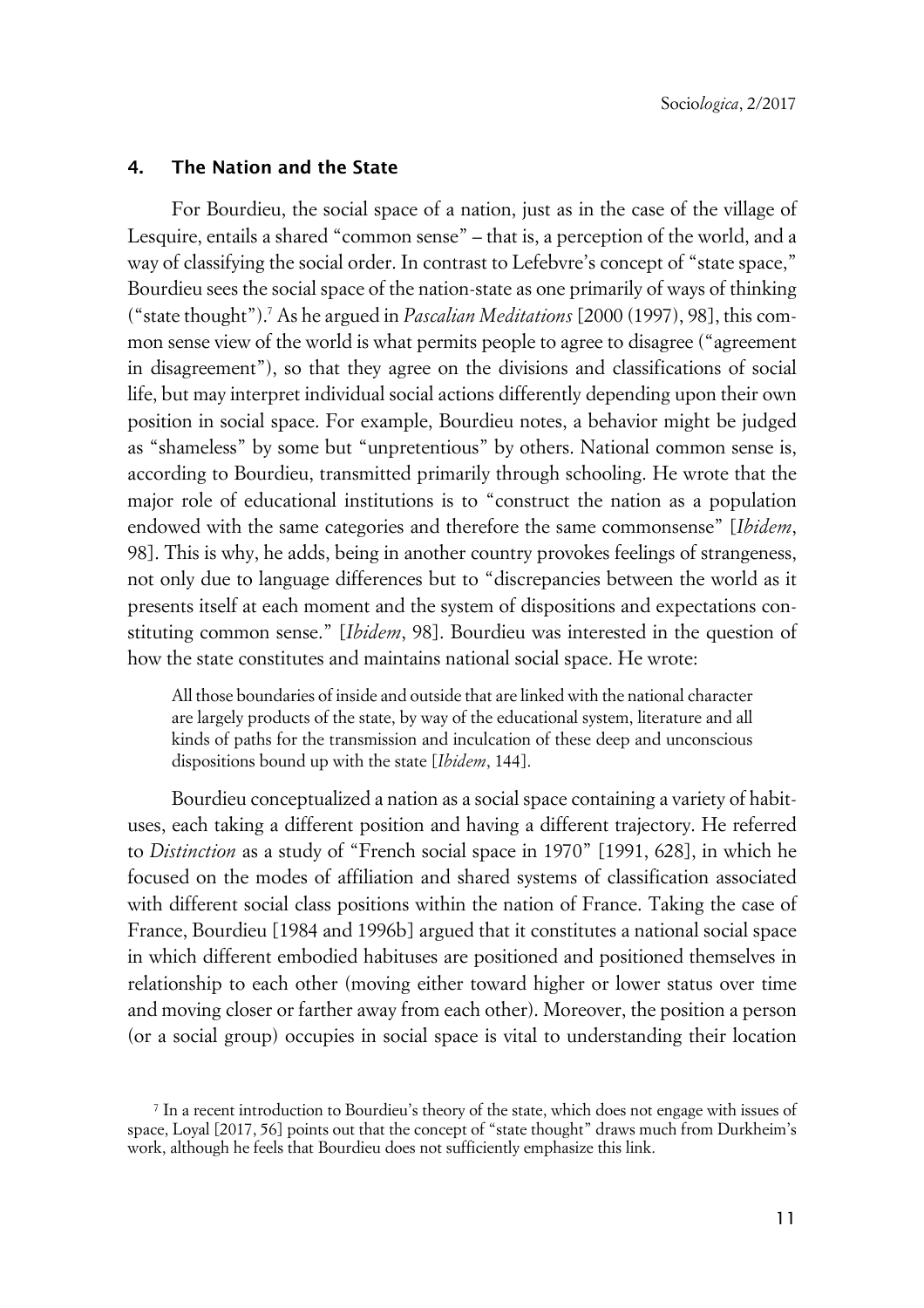in physical or geographic space. Any diverse and stratified nation, such as France, will contain several different types of habitus related to social positions and social positioning within the social space of the nation. For example, people who work in small family owned companies will have a different position in social space than executives in large corporations, related to having different forms of cultural and economic capital. And those who hold dominant positions in social space typically live in nice neighborhoods.

The recent compilation of Bourdieu's 1989-1992 lectures at the Collége de France, *On the State* [2014 (2012)], is a useful new addition to his corpus of published work that deepens knowledge about the way Bourdieu conceived of the state and nation in terms of social space. Well into his lectures, Bourdieu [*Ibidem*, 144] told his audience that the question of how the state gets people to obey it is "really the underlying problem" he sought to address. His approach to answer this question is to view the state as engaged in "the production and canonization of social classifications" [*Ibidem*, 9]. He also notes that he did not begin to use the term "the state" in his writing until the late 1980s [*Ibidem*, 113], primarily because he hesitated to use a word whose meaning was unclear. In a reflection upon dictionary definitions of the state, Bourdieu [*Ibidem*, 31] suggested that these generally entail viewing the state as both a "bureaucratic apparatus that manages collective interests" and "the territory on which the authority of the apparatus is exercised." When people think of the French state, Bourdieu interjected as an example, they think of its government, armed forces, and bureaucracy but also of France as a physical territory. This links both social and physical/geographic "space," - a key element in Bourdieu's theory of social space.

The geographic boundaries of the state do not receive as much attention by Bourdieu, however, as do the cognitive and classificatory space of "social reality" associated with and promoted by the state. He was more interested in social borders and boundaries, rather than physical ones. When he mentions that "we do not investigate the notion of national borders" [*Ibidem*, 114], he refers primarily to what it means to be French in terms of language. Bourdieu contended that Algerian independence [*Ibidem*, 115], provoked questions such as "Do you need to speak French to be French? And if you don't speak French are you still French? Is it enough to speak French in order to be French?" In this example, we can see that he understands the boundaries of the French nation as based in large part on linguistic capital and the value of French in relationship to other languages (regional as well as those of the former colony).

For Bourdieu, the state seeks to construct a "unified space" through the centralization of power. He wrote: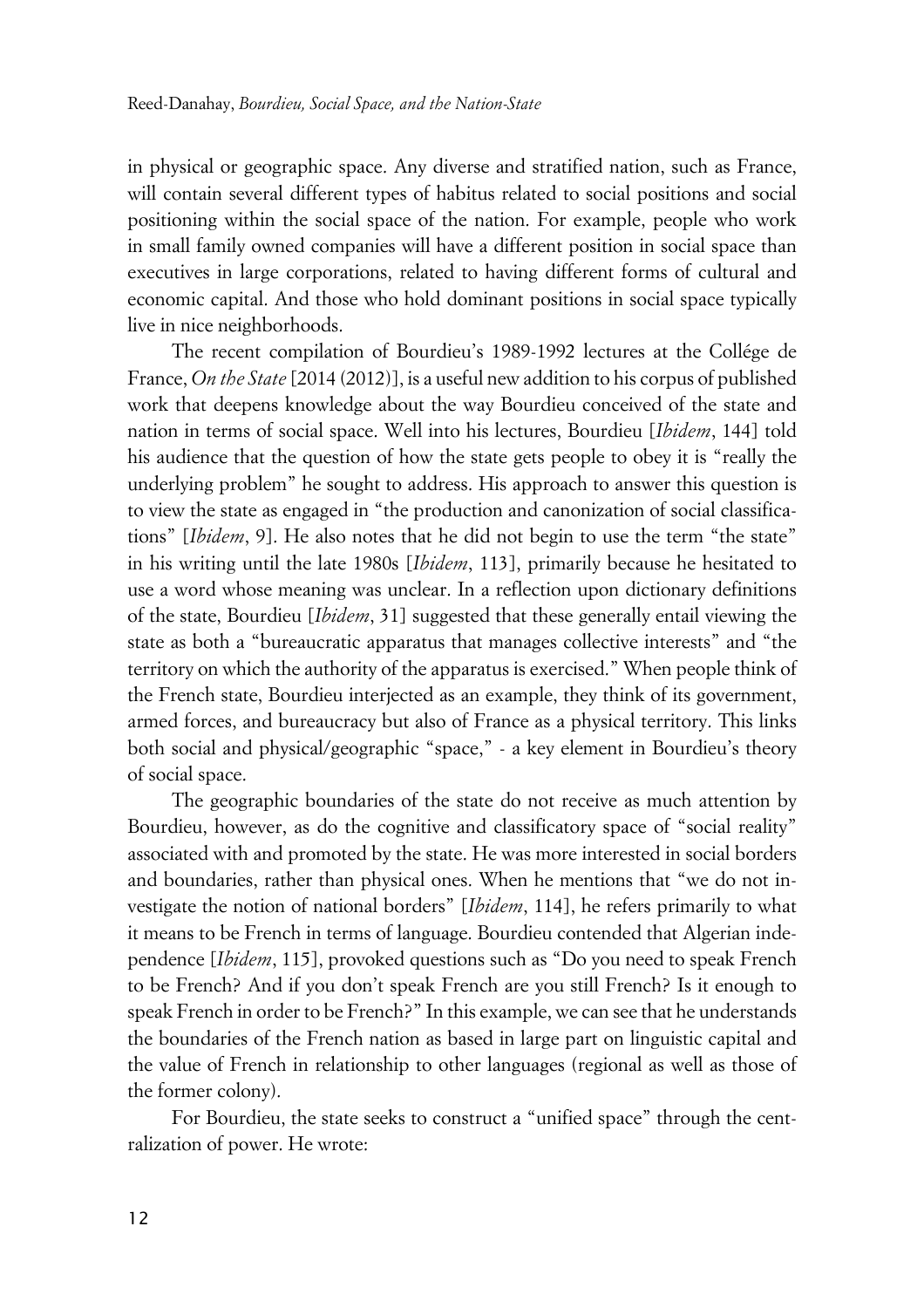The unification of space, the development of which is accompanies by the birth of a central power implies the unification and uniformization of both the geographical and the social space [2014 (2012), 223].

This "national social space," constructed by the state, leads to the dominant cultural forms being viewed as "universal" and not particular or local. Regional or local ways of speaking or other cultural characteristics become marginalized in this centralizing project. The formation of state territory superseded other forms of belonging, according to Bourdieu, especially those linked to lineage groups. Bourdieu maintains that the state

establishes a unified space, and makes geographical proximity predominate in relation to social, genealogical proximity [*Ibidem*, 224].

Here, he links social and physical space and the role of the state in undermining pervious forms of affiliation based on lineage in ways that harken back to his early work in Béarn cited above. Although he did not make explicit reference to the state in his 1962 essay on Béarnaise bachelorhood, Bourdieu argued that the marriage market had changed as urbanization had changed the geographical thresholds for marriage partners that had previously been tied primarily to a more local level and relationships between lineage groups.

Bourdieu clarified the relationship between state and nation by referencing an earlier article, noting that

I was in fact referring to the national social space that is constructed at the same time as the state is constructed, that the state constructs as it constructs itself [*Ibidem*, 223].

He suggests with this comment that he views the national as an invention of the state that, in turn, helps constitute and maintain the state. In some historical and comparative reflections, Bourdieu contrasted Germany and France along these lines. He argued that in Germany, national affiliations and sentiments preceded the construction of the state. In France, by contrast, the state constructed the nation [*Ibidem*, 347]. For Germany, according to Bourdieu, "the state expresses the nation". In France, on the other hand,

The French revolutionaries […] made the universal state, and this state would go on to make the nation through the school, the army, etc. [*Ibidem*, 347].

For Bourdieu, "the state is a space" [2014, 368] that involves various struggles, and here he is referring to social space more than physical space. National social space is divided along what he depicted as left-right binaries, somewhat mirroring the political field in terms of the division of France into the Left and the Right but not com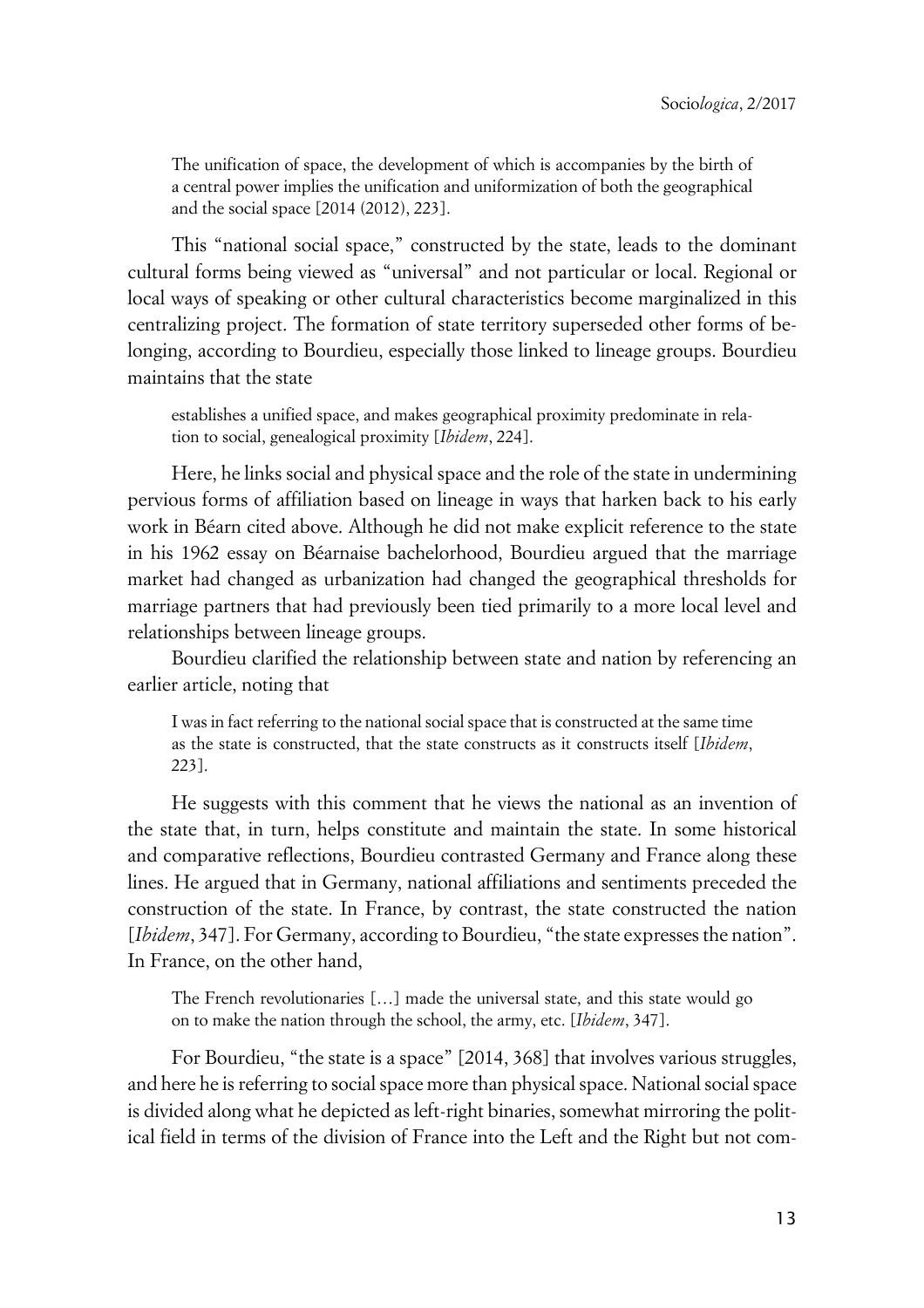pletely congruent with that [*Ibidem*, 368-9]. One binary involves what he refers to as the left and right sides of state space, in an imagination of the geometric composition of social space, following his analyses in *Distinction*. Those social agents positioned on the right side have high economic capital but relatively lower cultural capital. Those positioned on the left side have high cultural capital but relatively lower economic capital. The state is a field of power within social space, which includes what Bourdieu refers to as the left and right "hands" of the state, having to do with social policies and practices. The left hand is the part of the state involved in service and welfare; the right hand of the state engages in control, discipline, and coercion. Bourdieu departed from Marxists theorists of the state (and such writers as Foucault and Elias who stress the disciplinary role of the state), by arguing that the state engages in both control and service. As he puts it, state institutions "control all the better by serving" [*Ibidem*, 142].

For Bourdieu, a focus on education is key to understanding the relationship between the state and national identity. Although he admitted that this was a position he came to gradually, rather than one he started with in his earlier studies of education, Bourdieu contends that

all analyses of the school are in fact analyses of the state and the reproduction of the state [2014, 346].

Bourdieu's view of education is broad, and includes forms of inculcation that are associated with family upbringing and less formal modes of training than those of schools. His theory of habitus rests upon a view of inculcation in childhood that shapes the worldviews and dispositions of a person.

Although schools and educational institutions were primarily viewed in terms of social class in Bourdieu's earlier work, in his later work [Bourdieu 1996b], Bourdieu turned to an analysis of how schools, especially elite institutions of higher education, shape national identity and contribute to the processes of centralization, unification, and standardization that are elements of the contemporary nation-state. He argued that the educational system

involves the making of normalized individuals, who are homogenized in terms of writing, spelling, their way of speaking […] [*Ibidem*, 121].

Schools help constitute what Bourdieu refers to as "national emotions" – and ideas about

those things "that only we can feel," or "that you have to be born in the country in order to feel," things for which people are prepared to die, like spelling [*Ibidem*, 158].

The relationship between literacy and education is another aspect to Bourdieu's argument because, following Jack Goody, he understands writing as crucial to the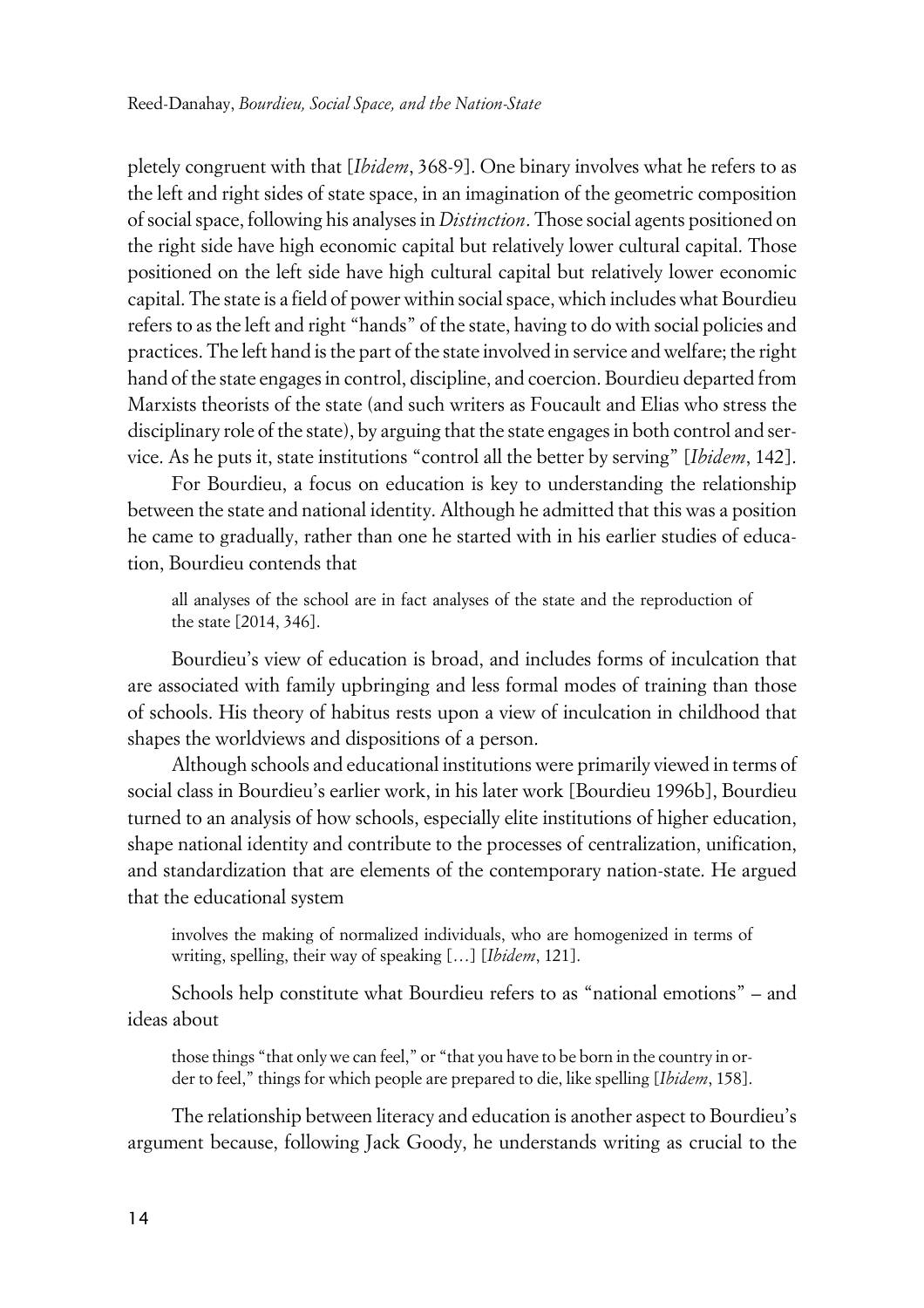development of the state. Bourdieu saw "the viewpoint of the state" as "the viewpoint of writing", which transcends time and objectifies [*Ibidem*, 215]. The school shapes habitus and is instrumental in shaping memory: "our memory is largely structured by our school career" Bourdieu wrote [*Ibidem*, 177], following Halbwachs.

Bourdieu investigated the ways in which the French educational system consecrates a "state nobility" who work to construct and maintain the contemporary state. His Prologue to *The State Nobility* [1996b] is instructive in understanding how he viewed the state as a social space. Bourdieu [1996b, 1] defined social structure here as "objective divisions of the social world – especially the division into dominant and dominated in the different fields;" and he understood mental structures to be those "principles of vision and division that agents apply" to social structures. He stated this also in terms of the "cognitive structures" that inform the "practical knowledge of the social worlds thus structured" [*Ibidem*, 1]. Bourdieu was interested in "classificatory acts and their products" [*Ibidem*, 1], meaning that he wanted to understand how educational institutions were structured but also how teachers and students within them applied their mental structures in their social practices and judgments about each other. Bourdieu tends to use the terms "social space," "social structure," and "social order" interchangeably in his discussion of academic judgements. For him [1996b, 38], social space is the "objective structure," and habitus is the "subjective consciousness of the positions in this space". Habitus, as a set of dispositions, is the basis for action and brings "objective structures and embodied structures" into proximity with each other, and agents "are only effective and efficient because they are not reduced to what is ordinarily meant by the notion of the individual" [*Ibidem*, 38].

This consecration operates through rites of institution in the most prestigious institutions of higher education in France, through the educational titles they confer which constitute a form of academic capital. In his analysis of the state, Bourdieu focused on its mechanisms of reproduction and he noted in his lectures at the Collège de France (no doubt in answer to critics who charge him with having a theory only of social reproduction and not transformation or resistances) that he found the reproduction of the state, and questions about how it shapes obedience to it, more interesting and important than those about resistance or challenges to the state.

Bourdieu was interested in the question of how the state constitutes and maintains national social space. This raises questions of relevance to studies of migration and mobility because it gestures toward possibilities of citizens participating in national social space even when they do not live within the territory of the state and,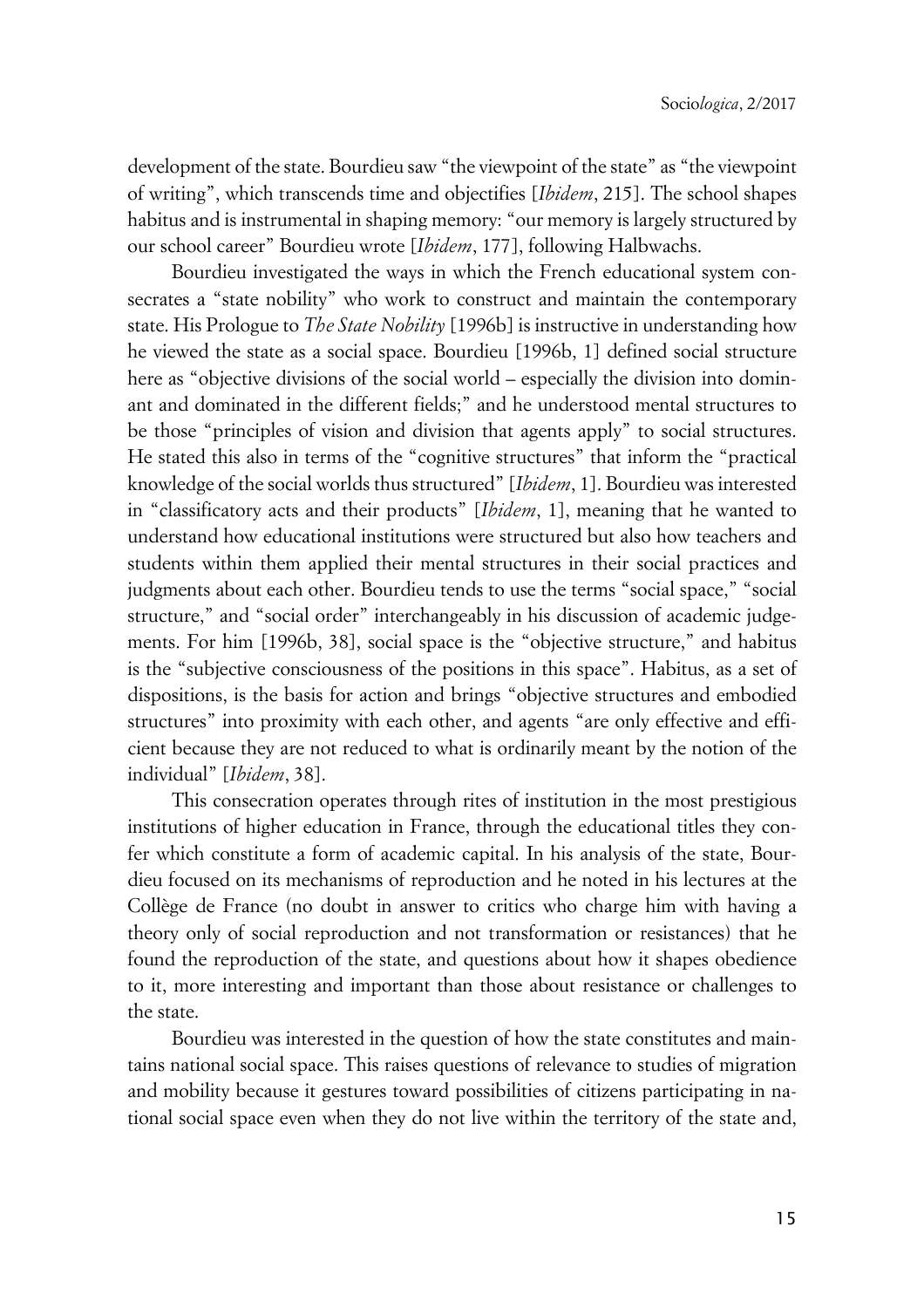conversely, of immigrants and their children living within a national territory but not being full participants in that social space.<sup>8</sup>

### **5. Bourdieu, Social Space, and Migration Studies**

With a focus on social space as positionings of habitus instead of as physical space and territory, Bourdieu's approach helps ask the right questions about how people can inhabit a national social space even when they are not living within the territory of that nation. He did not address the reach of "state space" outside of the borders of the nation, but his early work in Béarn on geographic area and social space as something that can expand and contract suggests that it may be possible to adapt his ideas to the study of international migration. At the same time, Bourdieu's approach to positioning in social space can help us to understand how migrants who are living within the physical territory of a nation to which they have relocated, may be quite marginal to the social space of that nation because they do not possess the appropriate forms of social, cultural, and symbolic capital that "place" a person in social space. Bourdieu's observations about the formation of groups in social space is another contribution, with the potential to help understand the ways that various categories of immigrants are positioned both in geographic space and social space (the space of power relations) in relationship both to other immigrant groups and those perceived as "mainstream."

Bourdieu's concept of social space can be placed in dialogue with recent approaches to globalization that emphasize flows, scapes and transnationalism. This work questions nation-state boundaries and seeks new ways of understanding social spaces that may transcend national borders. There has been attention, especially since the 1990s, to what Pratt [1991] called "contact zones" – permeable borders of social spaces. Appadurai [1996, 48] introduced the term "ethnoscapes" to

get away from the idea that group identities necessarily imply that cultures need to be spatially bounded, historically unselfconscious, or ethnically homogeneous forms [*Ibidem*, 183].

Along similar lines, Gupta and Ferguson have noted that the social sciences tend to represent space in terms of distinctive societies divided spatially and occupying "'naturally' discontinuous spaces" [Gupta and Ferguson 1992, 6]. They drew attention to the ways in which space comes to be viewed as a place with a particular iden-

<sup>8</sup> See Fassin and Mazouz [2009] for an analysis of French naturalization as a "rite of institution" that serves to differentiate between natural-born and naturalized citizens.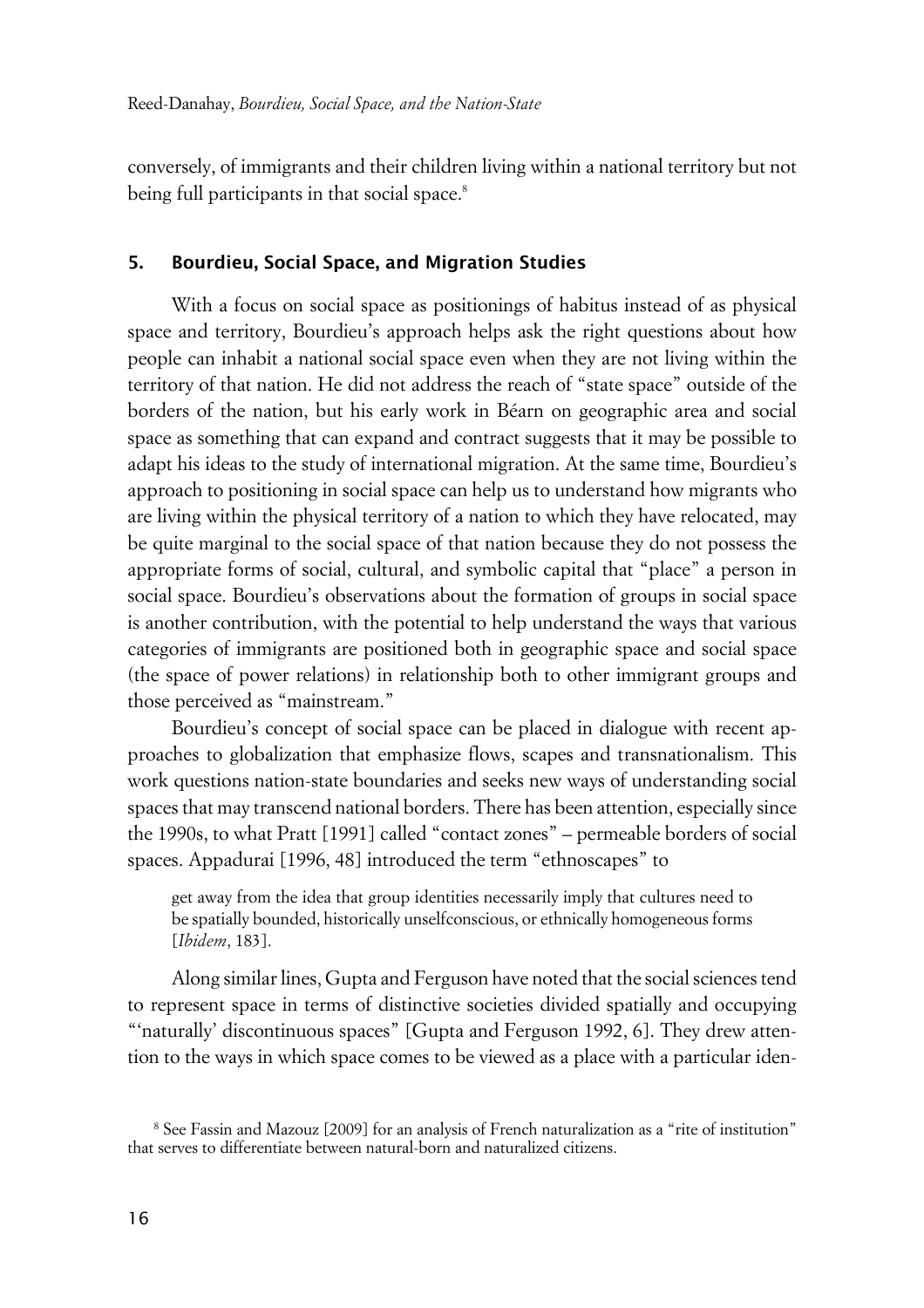tity [*Ibidem*, 8], when a demarcated physical space is associated with particular forms of social interaction. Gupta and Ferguson's focus on interstitiality and Appadurai's focus on flows and scapes both remind us that social space cannot be assumed to overlap with bounded physical spaces or territories.

The concept of transnationalism [Glick Schiller *et al*. 1995; Hannerz 1996], with its associated terms such as transnational social space [Faist 2012] and transnational social field [Glick Schiller 2005], has been a dominant paradigm in migration studies since the 1990s. It is viewed by most of its proponents as a way out of the so-called "container" problem with research that focuses on the nation state. Criticisms of what is termed methodological nationalism do not, however, entertain the possibility that national social space may cross geographic boundaries. It also does not sufficiently consider the ways in which national social space may differentiate migrants from others living within the same physical territory. Recent work on transnationalism overlooks Bourdieu's broader concept of social space and tends to focus on that of social field [e.g. Wimmer and Glick-Schiller 2002; Amelina *et al.* 2012].<sup>9</sup>

In spite of the lack of attention to Bourdieu's potential contributions in much of the migration literature, his understanding of the habitus as a position in social space productively complements recent scholarship that calls into question theories of spatiality preoccupied with ideas of fluidity, transnationalism, and displacement.<sup>10</sup> Bourdieu's focus on distance and proximity in both social and geographical space is a fruitful one with which "to think." People do not live in "transnations," but within national borders and within institutional frameworks that are for the most part filtered through the nation-state (even in the case of the EU). Therefore, a consideration of "national social space" that does not depend on a view of social space as geographically bound may be a useful methodological tool.

The main point I have emphasized in my discussion of Bourdieu's concept of social space is that it incorporates the embodied habitus as positioned in both physical and more abstract social space. It is not a network or a "community,"<sup>11</sup> but a space of positions and position-takings in which social actors believe there are things "at

9 This is also the case in scholarship that focuses primarily on the concept of field (along with habitus and forms of capital) in Bourdieu's work, with social space itself receiving little critical attention [e.g., Hilgers and Mangez 2015; Swartz 2013]. An exception to this, and only because social space figures so prominently in *Distinction*, is an edited collection focusing on that book [Coulangeon and Duval 2013].

<sup>&</sup>lt;sup>10</sup> Work that takes up the idea of migrant or transnational habitus without also incorporating the concept of social space does not take full advantage of the potential of Bourdieu's contributions. Kelly and O'Reilly [2010] is one exception, although they conflate field and social space in their discussion.

<sup>&</sup>lt;sup>11</sup> See Reed-Danahay [2014].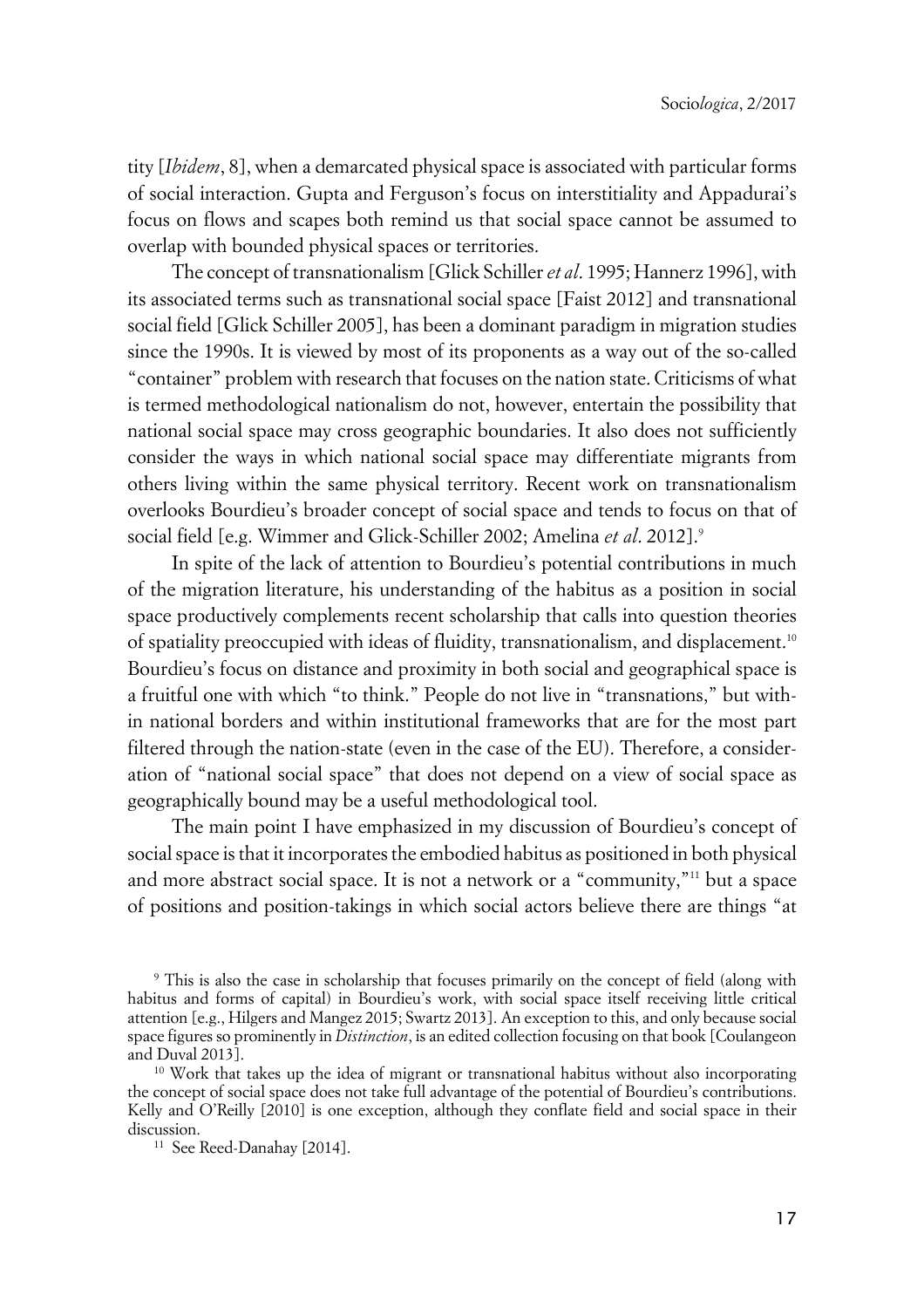stake" and act accordingly. This happens at the level of a village and at the level of state bureaucracies. This perspective takes into account the ability of social actors to maintain or enhance the value of their cultural capital in social space. If a migrant seeks to position themselves within a particular social space in which they are located (and a migrant can be seen as potentially located in more than one social space), which could be considered as a form of "social integration," then it is because they are invested in the 'stakes' of that space and take positions within it.

Bourdieu's approach to social space provokes two key questions that, I suggest, are of vital importance in understandings of migration:

First, what is the relevant social space and how does this relate to geographical territory and national borders? Rather than assume a particular geographic location, Bourdieu's approach suggests that there may or may not be overlap between physical and social space. The idea of social space as expanding (or potentially contracting) over time is a lasting one worth pursuing. If this view can incorporate a perspective that understands social boundaries as flexible, expanding and contracting over time, then this concept can be adapted to contemporary concerns about how to theorize movement across institutionalized boundaries such as those of nation-states. It articulates the distinctions between social and geographic space in fruitful ways that can help us go beyond the paradigm of transnationalism. It allows us to see that the social boundaries of national space can potentially expand beyond geographic borders.

The second question that arises from Bourdieu's concept of social space is that of what influences feelings of being "at home" in situations of migration. When the social space changes, as for the migrant who moves to a new social space or anyone for whom social space has expanded, the perceptions of "being at home" can change among those whose habitus is ill-equipped to operate within new social arrangements, in which different dispositions, tastes, and affinities become more dominant and therefore useful to have. The role of the state in facilitating or hindering the ability of migrants to adopt "national feelings" [Simon 2012] in the countries in which they settle is a key question for future research. Bourdieu's work encourages us to look further into the ways in which migrant belongings and migrant positionings in social space are closely connected.

#### x*Acknowledgements*

*This article extends some of my earlier writings on social space [Reed-Danahay 2014 and 2015a] and Bourdieu [Reed-Danahay 2005]. It draws from two unpublished conference presentations [Reed-Danahay 2015b and 2016] in which preliminary versions of these ideas were expressed. I am grateful to the National Endowment for the Humanities for a Summer Stipend and to the Humanities Institute at the University at Buffalo for a Faculty Fellowship that provided support for my research*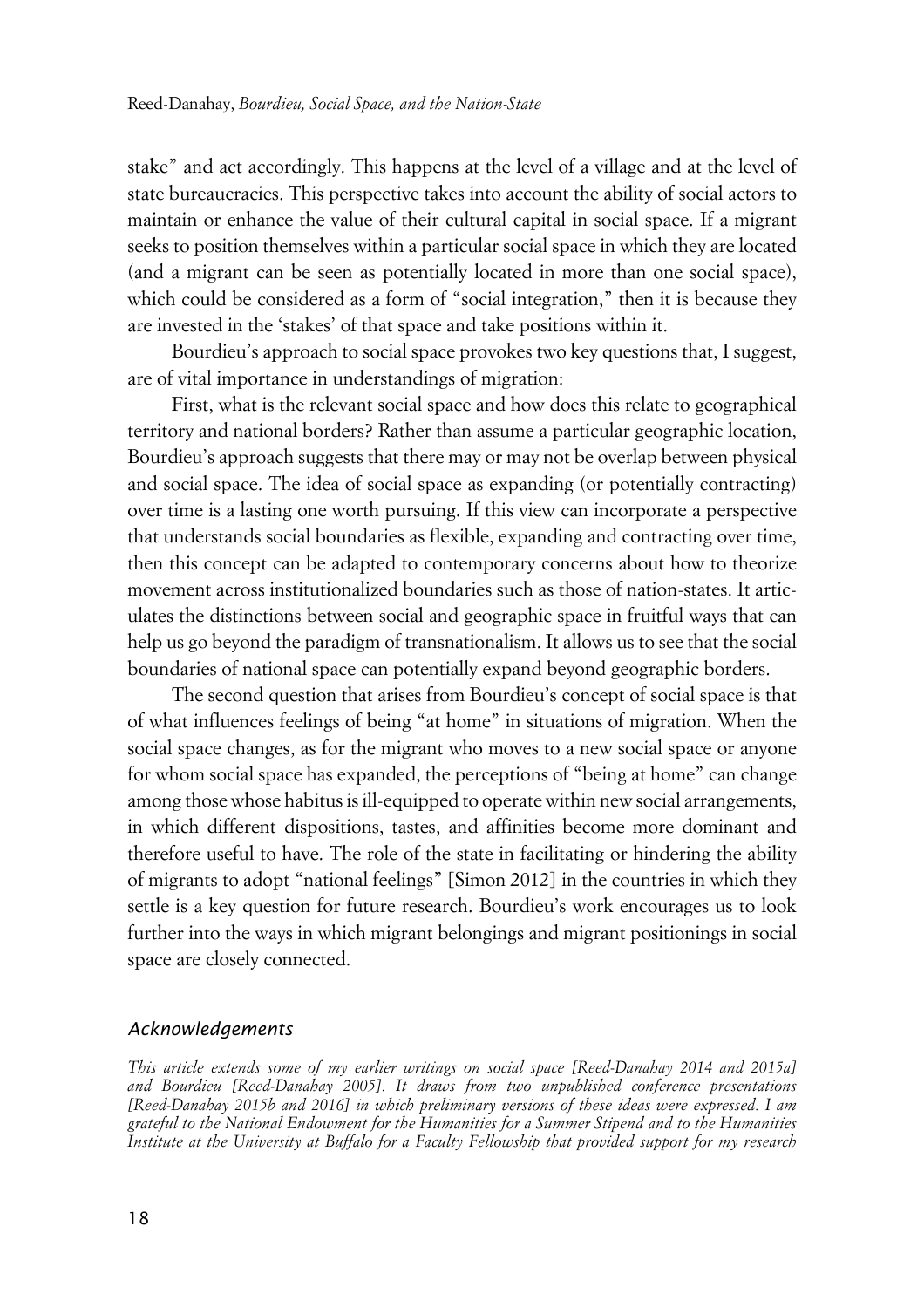*on Bourdieu and social space. I am also grateful for the helpful suggestions offered by an anonymous reviewer for this article.*

## **References**

Amelina, A., Nergiz, D.D., Faist, T., and Glick-Schiller, N. (eds.)

2012 *Beyond Methodological Nationalism: Research Methodologies for Cross-Border Studies*. New York: Routledge.

Bourdieu, P.

- 1962 "Célibat et Condition Paysanne." *Etudes Rurales* 5-6: 32-135.
- 1972 *Esquisse d'une théorie de la pratique: Précédé de trois études d'ethnologie Kabyle*. Genève: Librairie Droz.
- 1984 *Distinction: A Social Critique of the Judgement of Taste*. Translated by R. Nice. Cambridge, MA: Harvard University Press [French Edition: 1979].
- 1985 "Social Space and the Genesis of Groups." *Theory and Society* 14(6): 723-744.
- 1989 "Reproduction interdite. La dimension symbolique de la domination économique." *Etudes rurales* 113/114: 15-36.
- 1991 "First Lecture. Social Space and Symbolic Space: An Introduction to a Japanese Reading of Distinction." *Poetics Today* 12(4): 627-638.
- 1996a "Physical Space, Social Space, and Habitus." Lecture delivered to the Department of Sociology, University of Oslo, May 15, 1995. *Report 10*. Oslo, Norway: Institutt for sosiologi et samfunnsgeografi.
- 1996b *The State Nobility*. Translated by L.C. Clough. Stanford: Stanford University Press [Orig. ed. 1989].
- 1998 *Practical Reason: On the Theory of Action*. Stanford: Stanford University Press [French Edition: 1994].
- 2000 *Pascalian Meditations*. Translated by R. Nice. Stanford, CA: Stanford University Press [French Edition: 1997].
- 2008 *The Bachelor's Ball*. Translated by R. Nice. Chicago: University of Chicago Press [French Edition: 2004].
- 2014 *On the State. Lectures at the Collège de France, 1989-1992*. Translated by D. Fernbach. Cambridge, UK and Malden, MA: Polity Press [French Edition: 2012].

Brenner, N., and Elden, S.

Coulangeon, P., and Duval, J. (eds.)

- 2013 *Trente ans après La Distinction de Pierre Bourdieu*. Paris: Éditions La Découverte.
- Crang, M., and Thrift, N. (eds.)
- 2000 *Thinking Space*. London: Routledge.

Faist, T.

2012 "Toward a Transnational Methodology: Methods to Address Methodological Nationalism, Essentialism, and Positionality." *Revue Européenne des Migrations Internationales* 28(1): 51-70.

<sup>2009</sup> "Henri Lefebvre on State, Space, Territory*. International Political Sociology* 3: 353-377.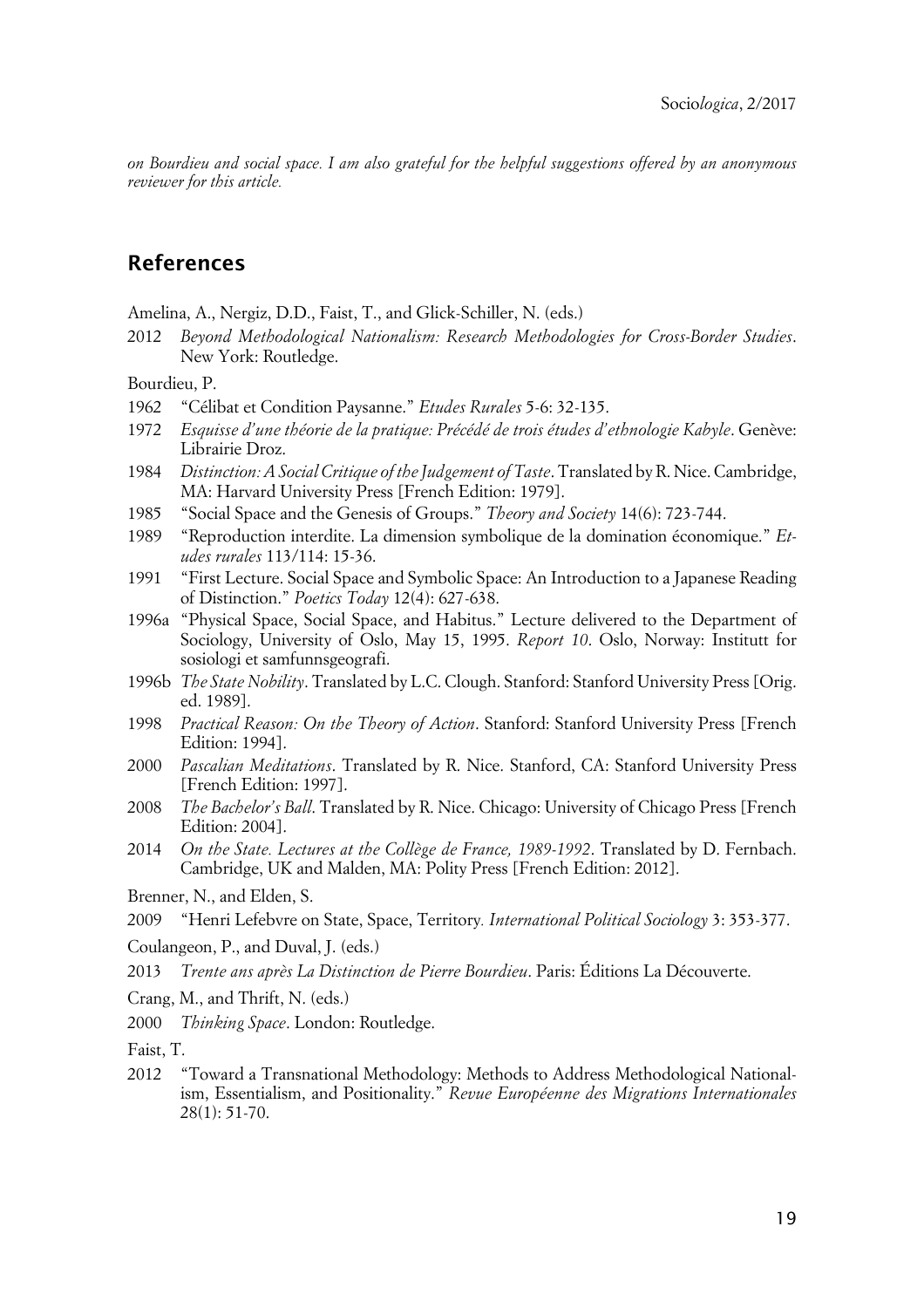- Fassin, D., and Mazouz, S.
- 2009 "What is it to Be French? Naturalization as a Republican Rite of Institution." *Revue Française de Sociologie* 50: 37-64.
- Fortier, A.M.
- 2000 *Migrant Belongings: Memory, Space, Identity*. Oxford: Berghahn.
- Glick Schiller, N.
- 2005 "Transnational Social Fields and Imperialism: Bringing a Theory of Power to Transnational Studies." *Anthropological Theory* 5(4): 439-461.
- Glick Schiller, N., Basch, L., and Szanton Blanc, C.
- 1995 "From Immigrant to Transmigrant: Theorizing Transnational Migration." *Anthropological Quarterly* 68(1): 48-63.
- Gupta, A., and Ferguson, J.
- 1992 "Beyond 'Culture': Space, Identity, and the Politics of Difference." *Cultural Anthropology* 7(1): 6-23.

#### Hannerz, U.

- 1996 *Transnational Connections*. London: Routledge.
- Hilgers, M., and Mangez, E. (eds.)
- 2015 *Bourdieu's Theory of Social Fields: Concepts and Applications*. New York: Routledge.

Korac, M.

2009 *Remaking Home: Reconstructing Life, Place and Identity in Rome and Amsterdam*. Oxford: Berghahn.

Lefebvre, H.

- 1991 *The Production of Space.* Translated by D. Nicholson-Smith. Malden, MA: Blackwell [French Edition: 1974].
- 2009 *State, Space, World: Selected Essays*, edited by N. Brenner and S. Elden. Translated by G. Moore, N. Brenner, and S. Elden. Minneapolis and London: University of Minnesota Press.

Lemert, C.

2006 *Durkheim's Ghosts: Cultural Logics and Social Things*. Cambridge: Cambridge University Press.

Loyal, S.

- 2017 *Bourdieu's Theory of the State: A Critical Introduction*. New York: Palgrave Macmillan.
- Oliver, C., and O'Reilly, K.
- 2010 "A Bourdieuian Analysis of Class and Migration: Habitus and the Individualizing Process." *Sociology* 44(1): 49-66.

Pierce, J., and Martin, D.G.

2015 "Placing Lefebvre." *Antipode* 47(5): 1279-1299.

Pratt, M.L.

1991 "Arts of the Contact Zone." *Profession*: 33-40. New York: Modern Language Association.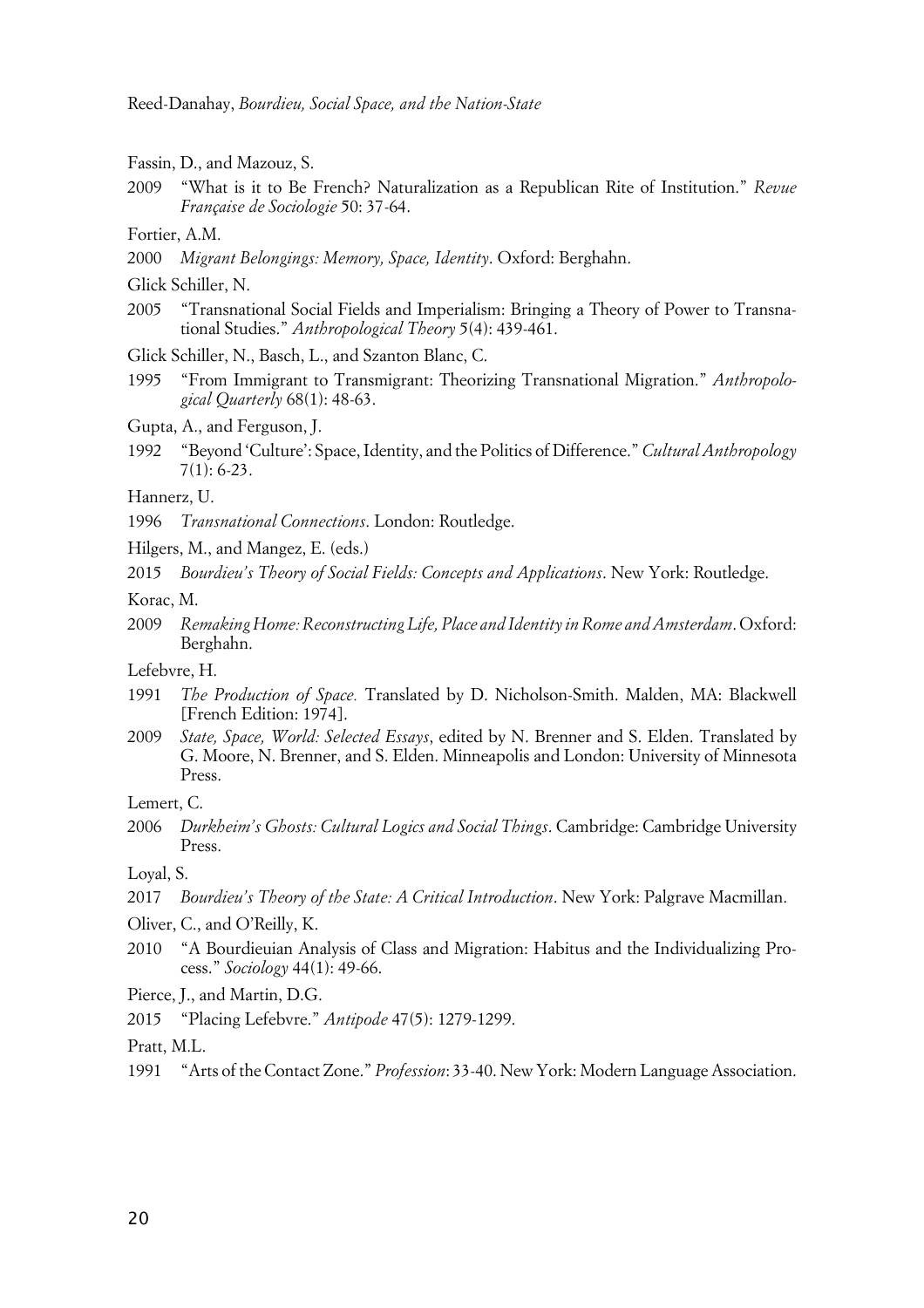Pries, L.

2001 "The Approach of Transnational Social Spaces: Responding to New Configurations of the Social and the Spatial." Pp. 55-74 in *New Transnational Social Spaces*, edited by L. Pries. New York: Routledge.

Reed-Danahay, D.

- 2004 "*Tristes Paysans*: Bourdieu's Early Ethnography in Béarn and Kabylia."*Anthropological Quarterly* 77(1): 87-106.
- 2005 *Locating Bourdieu*. Bloomington: Indiana University Press.
- 2012 "La notion de 'communauté' à l'épreuve des terrains: des espaces sociaux de la France rurale à la diaspora vietnamienne." Pp. 159-180 in *Parallaxes Transatlantiques: Pour une Anthropologie Réciproque*, edited by A. Raulin and S.C. Rogers. Paris: Editions du CNRS.
- 2015a "Social Space: Distance, Proximity and Thresholds of Affinity." Pp. 69-96 in *Thinking through Sociality: An Anthropological Interrogation of Key Concepts*, edited by V. Amit. New York and Oxford: Berghahn Books.
- 2015b "Bourdieu and the Anthropology of Social Space and Migration." Unpublished paper presented at the Annual Meeting of the Anthropological Association (Denver, CO).
- 2016 "EU Citizens, Migration, and National Social Space." Unpublished paper presented at the Conference of Europeanists. Council for European Studies (Philadelphia, PA).

Simon, P.

- 2012 *French National Identity and Integration: Who Belongs to the National Community?* Washington, D.C.: Migration Policy Institute.
- Soja, E.
- 2001 *Postmodern Geographies: The Reassertion of Space in Critical Social Theory*. London: Verso.

Susen, S.

2014 "The Place of Space in Social and Cultural Theory." Pp. 333-357 in *Routledge Handbook of Social and Cultural Theory*, edited by A. Elliott. New York and London: Routledge.

Swartz, D.L.

2013 *Symbolic Power, Politics, and Intellectuals: The Political Sociology of Pierre Bourdieu*. Chicago and London: University of Chicago Press.

Tally, R.T.

2013 *Spatiality*. Abington, Oxon: Routledge.

Warf, B., and Arias, S. (eds.)

2009 *The Spatial Turn: Interdisciplinary Perspectives*. Abington, Oxon: Routledge.

Wimmer, A., and Glick-Schiller, N.

2002 "Methodological Nationalism and Beyond: Nation-State Building, Migration, and the Social Sciences." *Global Networks* 2(4): 301-334.

Zieleniec, A.

<sup>2007</sup> *Space and Social Theory*. London: Sage